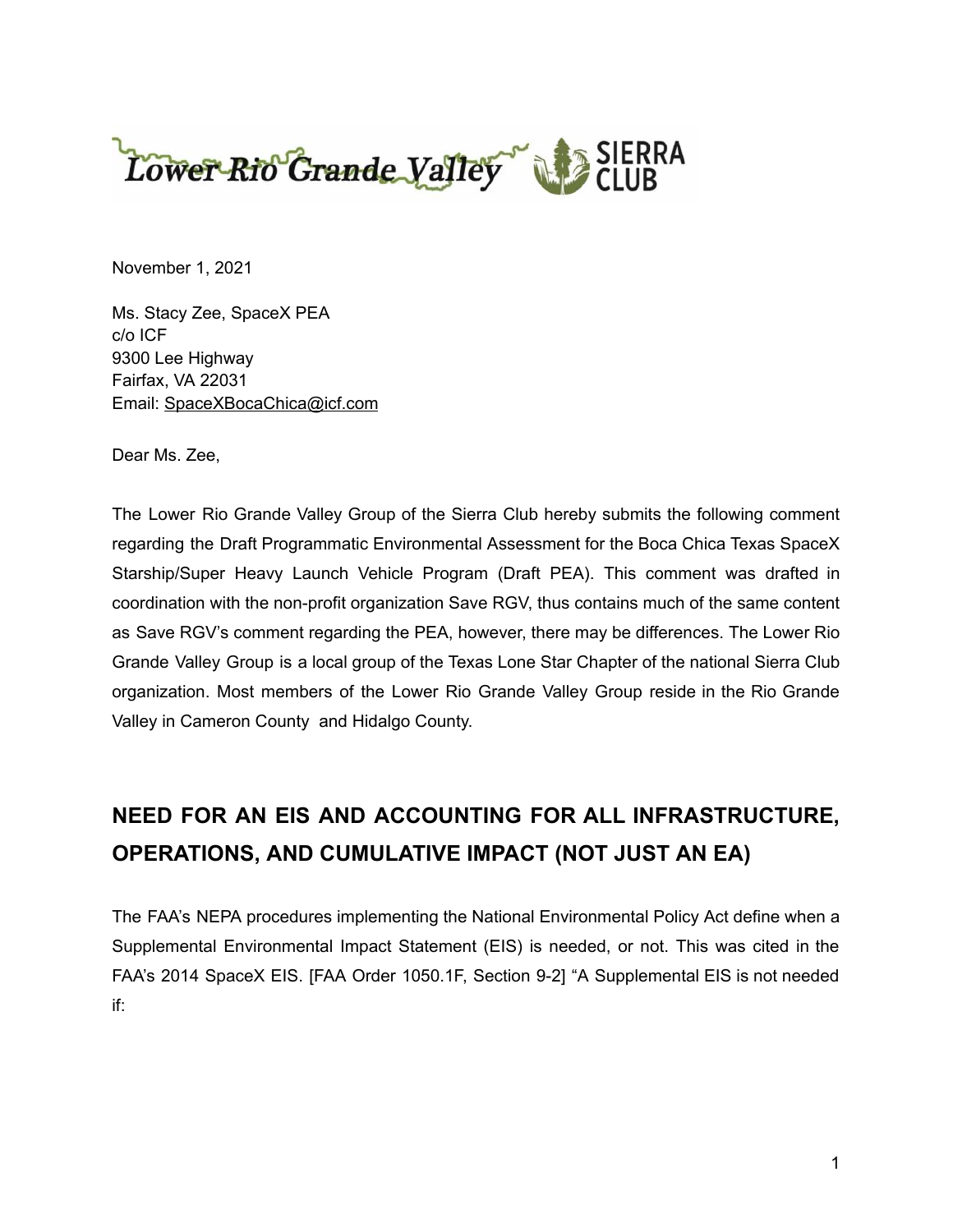1. "The proposed Action conforms to plans or projects for which a prior EIS has been filed and there are no substantial changes in the Proposed Action that are relevant to environmental concerns."

SpaceX has in fact never launched a Falcon 9 or Falcon Heavy rocket from Boca Chica and now has no plans to do so. It has instead turned its site and activities into something unrecognizable in the original 2014 EIS and Record of Decision (ROD); a large and expanding complex to manufacture, fabricate, assemble and test the Starship and Super Heavy booster rocket in addition to producing fuel and power for the Starship and Super Heavy operations (e.g. power plant, gas extraction, gas delivery, gas treatment, gas liquefaction). The Starship and Super Heavy booster together will be larger than the approved Falcon 9 and Falcon Heavy by an order of magnitude, standing 39 stories tall, with 16 million lbs. of propellants, nearly 50% more than NASA's Saturn V rocket used to launch moon-landing missions. Round-the-clock experimental testing has already increased significantly. SpaceX has enlarged its footprint (and they plan to expand further) by increasing its acreage, its number of buildings, its number of employees and contractors, its hours of beach and refuge closure, and its number of static test firings and pressure tests. All these events significantly increase environmental impacts and none of them were analyzed in the original EIS.

Additionally, in the short time since SpaceX has conducted operations at the Boca Chica site, there have been multiple explosions that disrupted resident's lives, scattered fuel laden rocket debris and caused wildfires that have consumed more than 100 acres of sensitive native habitat on national wildlife refuge land. These serious impacts illustrate how critical it is for the FAA to initiate a new EIS process, and for federal regulators to exercise meaningful, legally required oversight.

2. "Data and analysis contained in the previous EIS are still substantially valid and there are no significant new circumstances or information relevant to environmental concerns and bearings on the Proposed Action or its impacts."

Most of the 2014 data and analysis is now not only invalid but wrong and misleading and significantly out of date by over seven years. The construction, testing and firing of the massive Starship and Super Heavy Booster will have much greater impacts than the rockets approved in the 2014 EIS. Because of the very substantial and significant changes to the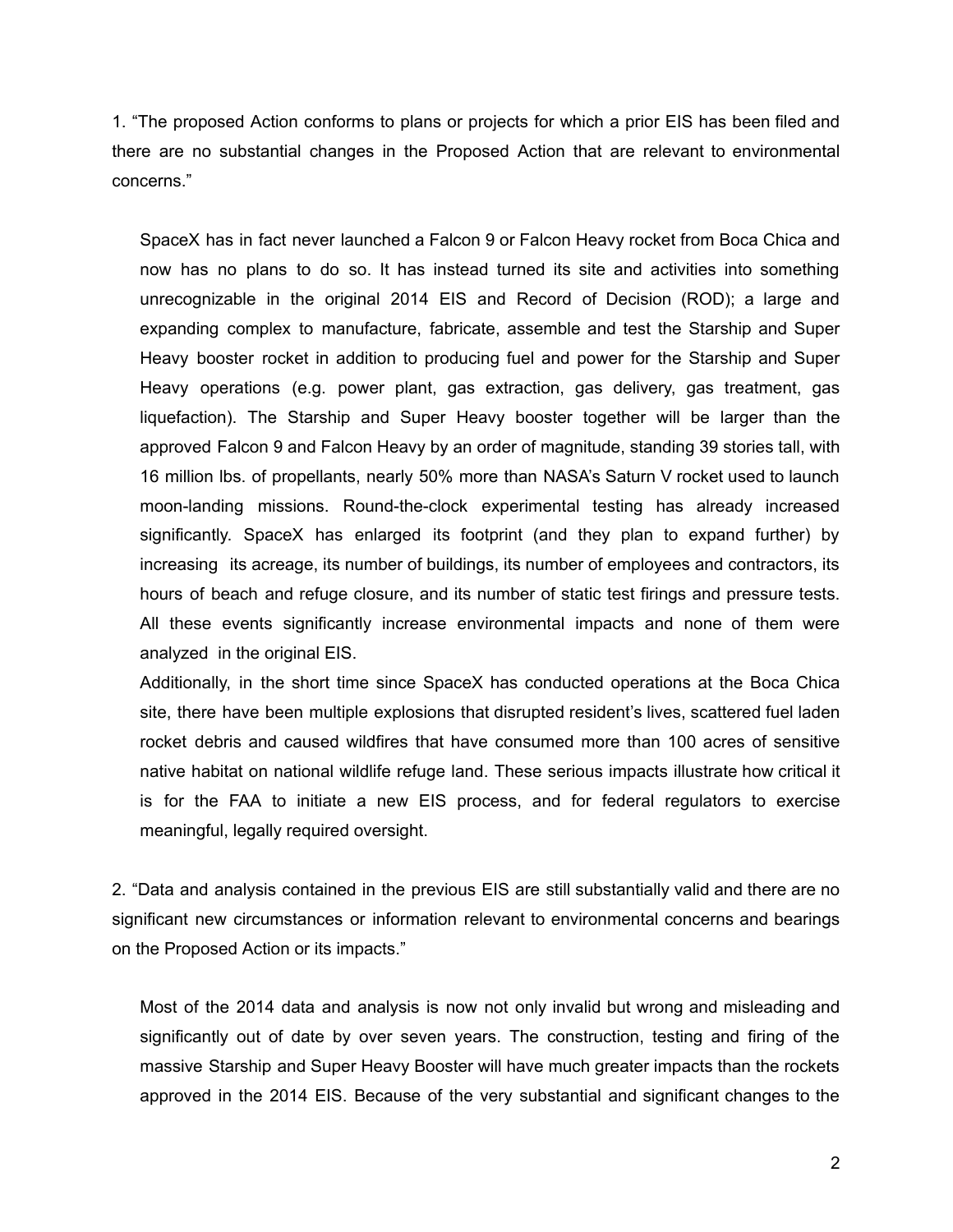actions taking place at Boca Chica, virtually all the impact analysis in the 2014 EIS is now out of date and inaccurate. Specifically, new analysis needs to be prepared for the significant effects that are occurring, such as noise, light, frequency of events, fires and explosions, larger areas of direct and indirect impacts (most likely to include the towns of South Padre Island, Port Isabel, Long Island Village and the permitted but not yet built liquefied natural gas (LNG) export terminals on the Brownsville Ship Channel namely Texas LNG and Rio Grande LNG, and the proposed Jupiter MLP crude upgrader facility and off-shore VLCC loading terminals, the storage of much more highly volatile rocket propellant that is more explosive, has greater impacts to wildlife, wetlands, vegetation and endangered and threatened species, and increased denial of public access to marine recreation and Boca Chica beach.

Under economic impacts another issue is missing entirely. The latest license for the Starship tests requires \$198 million in third party liability, and federal indemnification for losses beyond that. This is higher than is required for any Falcon 9 or Falcon Heavy launch from Vandenberg AFB or Kennedy/Cape Canaveral, suggesting a far larger risk zone than was included in the FEIS or ROD. This probably doesn't include liability for the potential \$20 billion LNG terminals and LNG tankers that will likely be in the expanded risk zone, nor the proposed Centurion condensate upgrader facility with offshore export loading terminals. This list is by no means comprehensive.

3. "All pertinent conditions and requirements of the prior approval have, or will be, met in the current actions."

The FAA has done an inadequate job in ensuring SpaceX compliance with many of the conditions in its 2014 Record of Decision. One example is the closure of State Highway 4 and Boca Chica beach, which was to be limited to no more than 180 hours per year. Within the first six months of 2021, closures exceeded 225 hours, often with confusing and inadequate prior notifications and last-minute changes, cancellations and revocations. Nevertheless, SpaceX now wants to nearly triple its beach closure "quota" with no opportunity for public discussion and comment. To increasingly deny access to eight miles of public beach, state parkland and national wildlife refuge is a significant human impact and needs to be addressed, particularly as much of the experimental engine and rocket testing could be done at a safer and less public testing location elsewhere. Given the wholly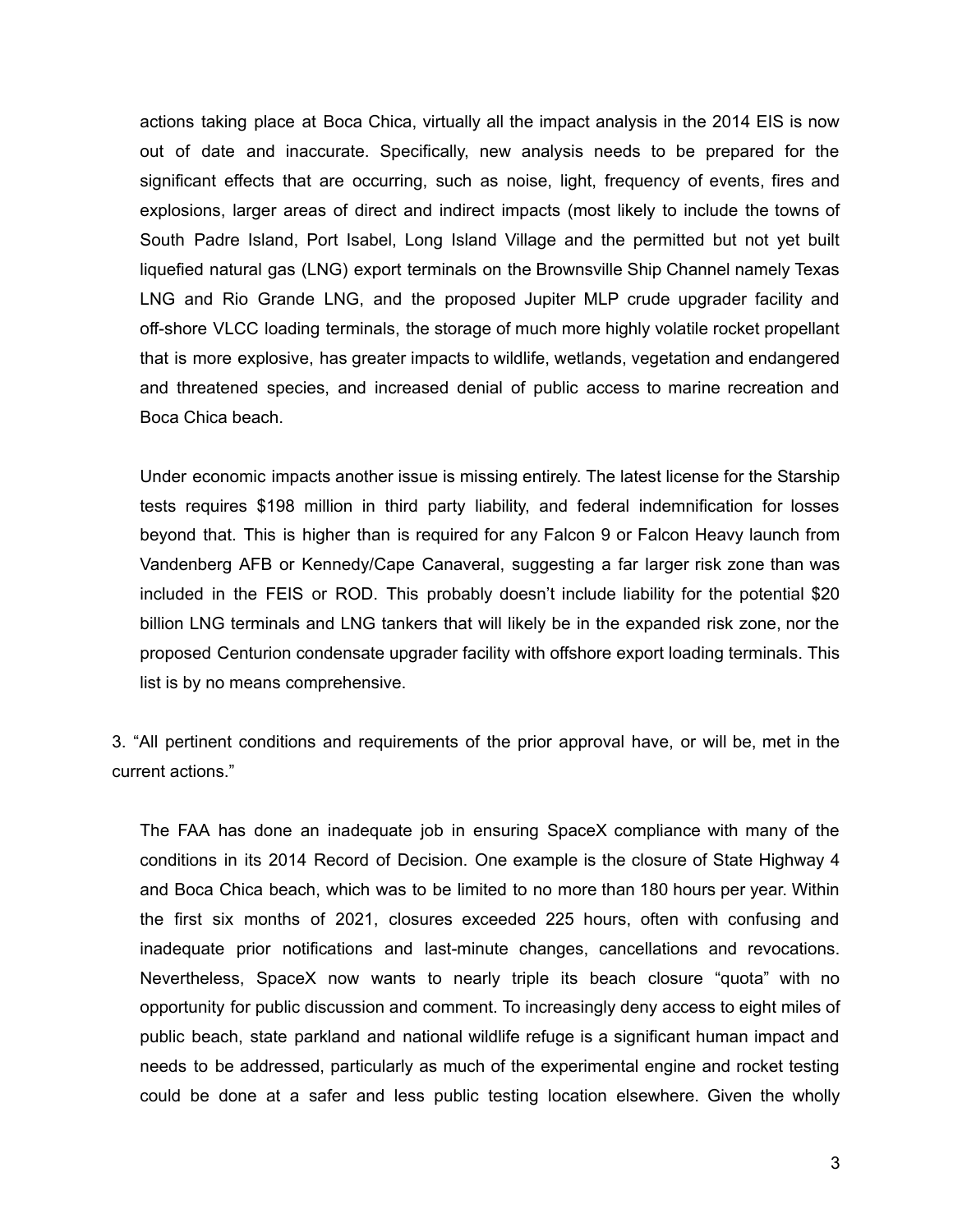different purpose of the project, FAA, as part of the Supplemental EIS, needs to revisit the alternatives evaluation.

# **TIERED REVIEWS**

All elements to SpaceX proposals (identified in 2-1 p. 9) are, according to SpaceX's purpose and need, essential to SpaceX's Starship/Super Heavy operations. However, in the PEA Section 2.1: Proposed Federal Action, it states, *"Detailed information about some of the launch-related infrastructure (e.g., exact location and design) is not currently available."* Therefore, the draft PEA makes assumptions about these unknowns. It also states, "*The FAA may conduct environmental reviews of additional proposed launch and reentry sites if SpaceX further develops proposals. Such reviews may be tiered off this PEA as appropriate."* The practice of FAA "tier reviews" that allows further SpaceX expansion is a loophole that avoids additional environmental review, project scrutiny, and public comment. This loophole of tiered analysis to avoid environmental reviews, has been used since 2014 and it violates the standards of NEPA. It is not a sustainable method of accountability. According to FAA's order 1050.1F, "NEPA compliance and other environmental responsibilities are integral components of that mission. The FAA is responsible for complying with the procedures and policies of NEPA and other environmental laws, regulations, and orders applicable to FAA actions." (p. 1-2).<sup>1</sup>

The FAA should not "tier" reviews simply because information is not currently available from SpaceX. Due to the fact that elements like the power plant, gas treatment, and liquefaction are critical to the development and operations of the Starship and Super Heavy, all elements must be analyzed collectively as opposed to a tiered analysis. Launch/landing locations also need to be determined conclusively. An EIS is needed to determine, with specificity, all of Spacex's plans and to accurately account for the cumulative impacts of all of SpaceX's proposals of the Starship/Super Heavy program in order to avoid, minimize, and mitigate impacts.

<sup>1</sup> **[https://www.faa.gov/documentLibrary/media/Order/FAA\\_Order\\_1050\\_1F.pdf](https://www.faa.gov/documentLibrary/media/Order/FAA_Order_1050_1F.pdf)**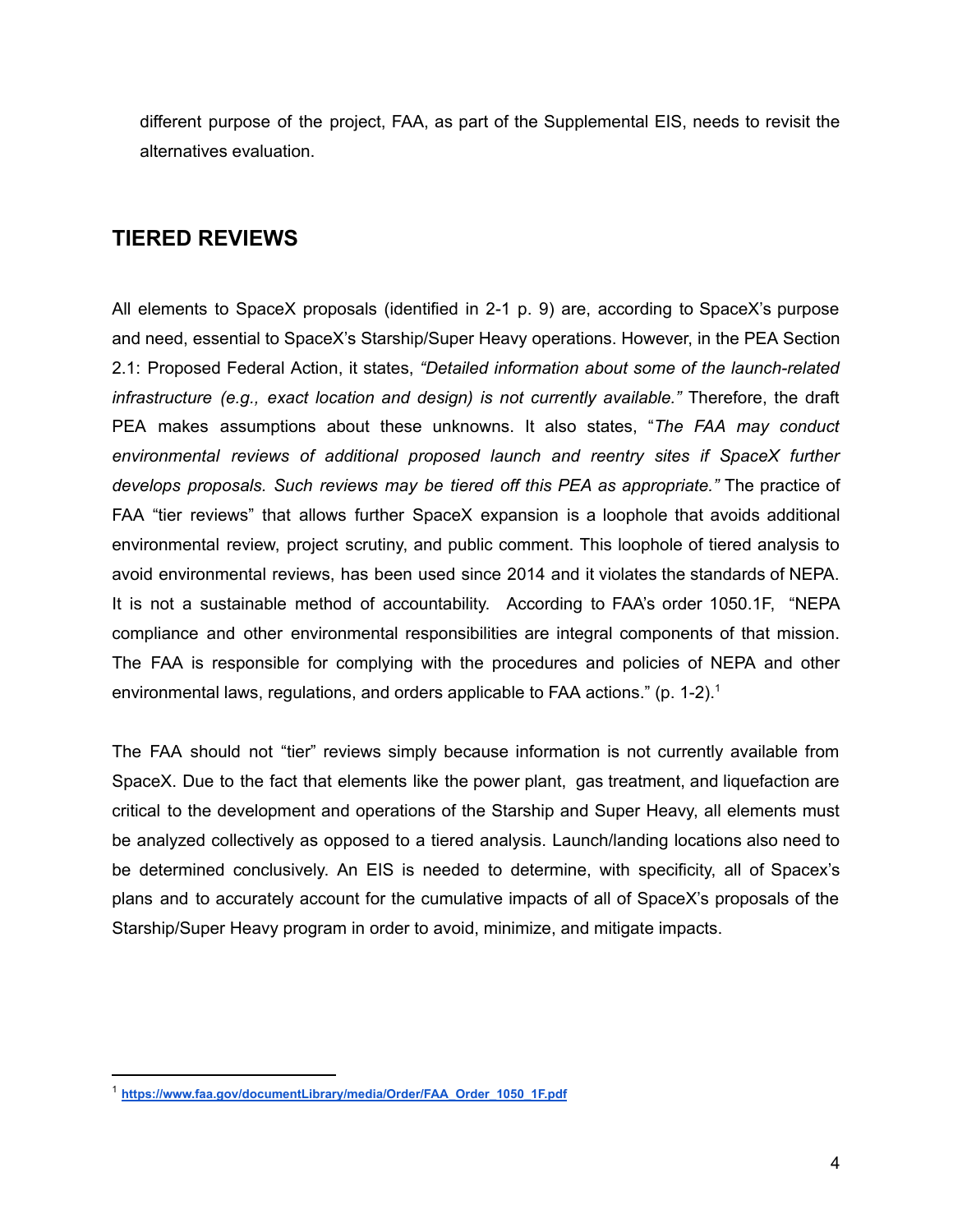# **INCREASED SCOPE & OPERATIONS**

### LAUNCH SITES

SpaceX has indicated it is considering additional launch (which includes landing for suborbital missions) and reentry locations for the Starship/Super Heavy program beyond the Boca Chica Launch Site. These launch and reentry locations are in addition to the VLA and should also be considered to be alternatives to launching/landing at the VLA. Thus, the platforms and launch locations should be fully analyzed and their impacts assessed prior to licensing. SpaceX has not planned or provided details of additional/alternative launch/reentry sites. Consequently, SpaceX is negligent in its responsibilities to avoid, minimize, and mitigate impacts of the Starship/Super Heavy program, which violates NEPA standards.

### LAUNCH VEHICLE

PEA Section 2.1.2: Launch Vehicle. This overview appears to be lacking and inadequate per the FAA licensing code Title 14, Chapter III, Subchapter 3, Sections 450.43 Payload Review and Determination; and 450.45. Safety Review and Approval.

The Falcon rockets use the proven Merlin engine, which produces 0.63 MN (146,000 lb<sub>f</sub>) of thrust. The Starship and Super Heavy use the unproven Raptor engine, which can produce approximately 2.3 MN (520,000 lb<sub>f</sub>) of thrust. Thrust on lift-off for the Falcon Heavy is approximately 17.5 MN. Super Heavy, with all 37 engines, will have a maximum lift-off thrust of 74 meganewtons (MN).

### **Comparison between Falcon rockets and Starship rockets**

|                           | Falcon <sub>9</sub> | <b>Falcon Heavy Starship</b> |            | Super Heavy |
|---------------------------|---------------------|------------------------------|------------|-------------|
| Weight (lbs)              | 1,100,000           | 3,400,000                    |            |             |
| Thrust at Lift-off (KN)   | 5,844 KN            | 17.532 KN                    | 12,000 KN  | 74,000 KN/  |
| Thrust at Lift-off (Klbf) | 1,314 Klbf          | 3,942 Klbf                   | 2,700 Klbf | 16,600 Klbf |

*To convert between metric units of thrust, kilonewtons, KN, and non metric units, kilopounds force, Klbf, an online force unit [converter](https://www.unitconverters.net/force-converter.html) was used.*

The Starship Super Heavy has over four times the thrust of the Falcon Heavy.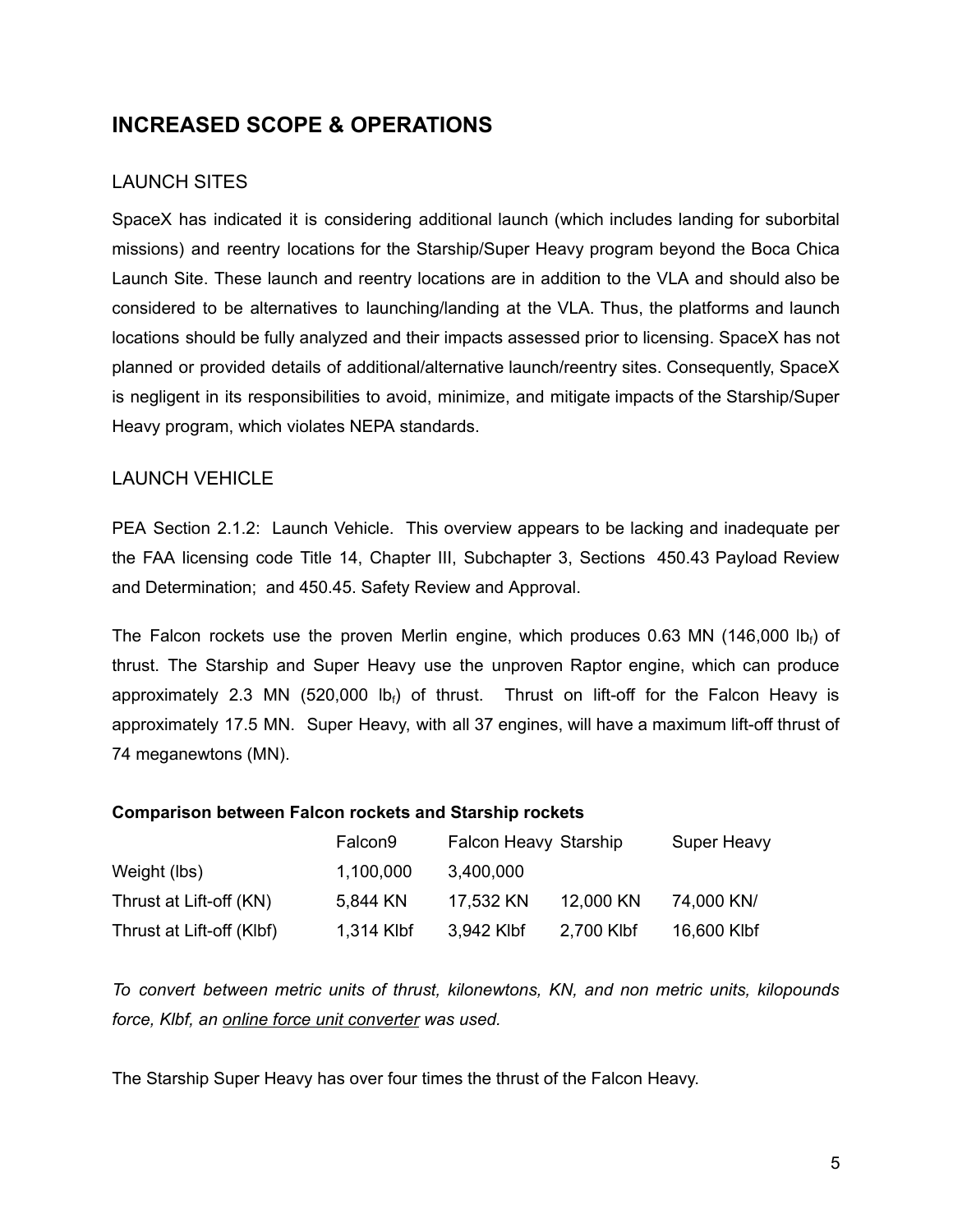The Falcon rockets use RP-1 fuel (similar to jet fuel) and liquid oxygen. The Starship and Super Heavy Rockets use liquid methane and liquid oxygen.

These are very major changes from the 2014 EIS which was for 12 launches per year of the tested, approved, and reliable Falcon rocket (that was actually never even launched at Boca Chica per the 2014 EIS) to an experimental testing, launch and landing program for unapproved rockets. The Super Heavy, with over four times the launch thrust of the largest Falcon, will include expected explosions, twenty Starship launches per year, and fuel and oxidizer tank testing day and night with anticipated explosions once a month. Up to 300 hours of State Highway 4 road closures are anticipated to be required for debris removal from Boca Chica beach and neighboring wildlife refuges due to expected test failures and explosions. Such major changes are not a few tweaks to a running program that can be "tiered" on the EIS, but rather are entirely new programs that require an EIS.

These major changes and many others described in the PEA and discussed below demand the scrutiny of an EIS to make sure that the fragile ecosystems that support a massive variety of wildlife, some threatened and endangered, can thrive within the radically and more threatened habitat caused by their neighbor SpaceX.

PEA Section 1.1 Operational Activities, p.2-2 This section states, "In 2019 SpaceX developed the Starship technology as part of the reusable suborbital launch vehicle classification analyzed in the 2014 EIS." However, the 2014 EIS only included a possible permit or license for Boca Chica suborbital launch vehicles smaller than Falcon 9. The Super Heavy violates that condition in the 2014 EIS.

A vehicle smaller than, or equal to, the Falcon 9 first stage would carry less fuel and produce equal or less noise and light at launch than the Falcon 9. Such a vehicle would create equal or less of a disturbance to wildlife, fauna and flora, than the Falcon 9 and therefore meet the environmental requisites of the 2014 EIS. It was designed and built for the Starship prototype, and tested outside of the requirements of the original EIS. Any significant environmental impact that will be made by a new addition to what was approved in the 2014 EIS requires a new EIS.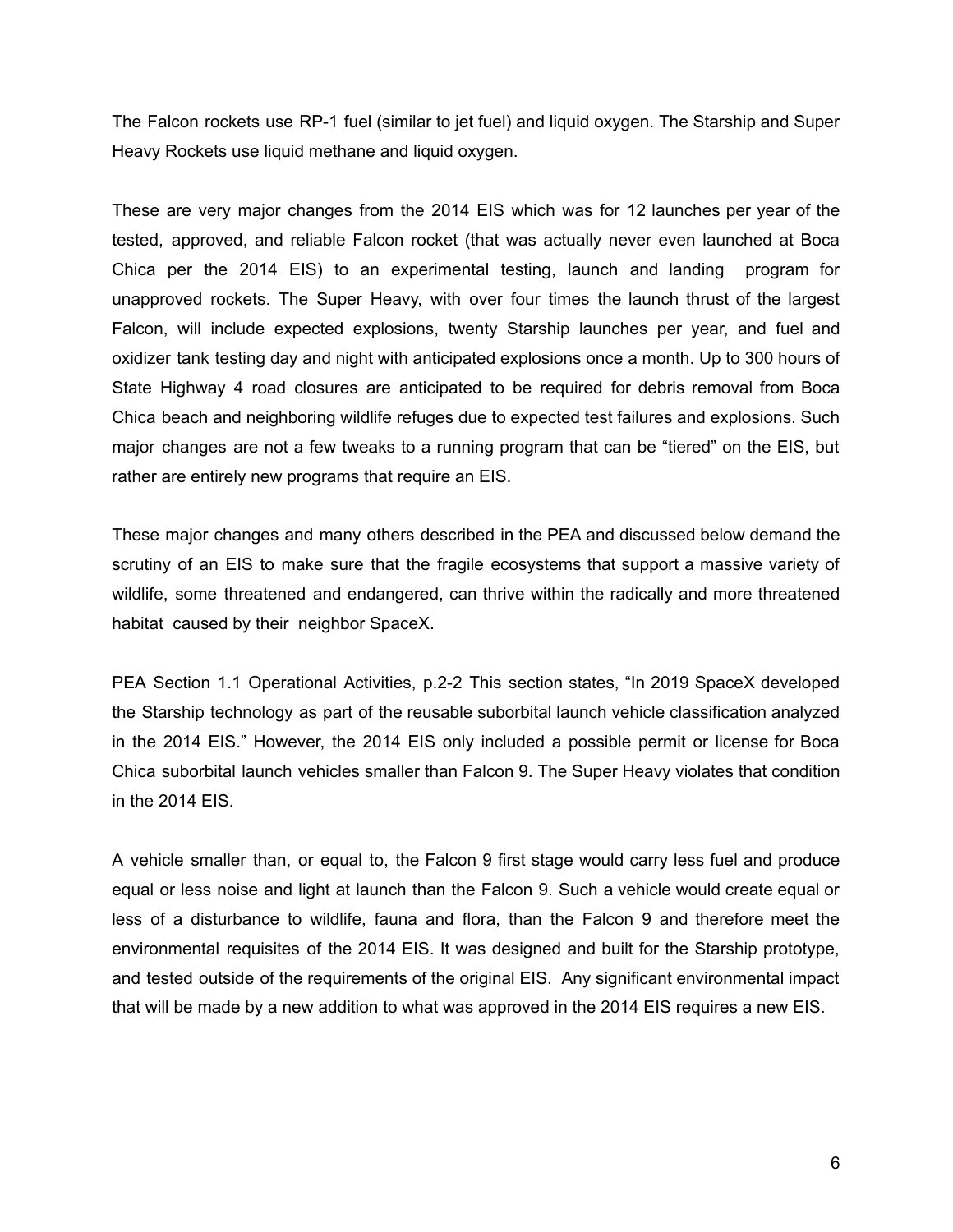#### TANK TESTS

PEA Section 2.1.3.1: Tank Tests. *"SpaceX is proposing to conduct approximately 10 tank tests a month. SpaceX estimates a 10 percent rate of anomalies during tank testing. An anomaly would result in an explosion and the spread of debris."* If SpaceX is expecting about 10 percent of tests will result in explosions, they are not anomalies. The definition of anomaly is "unexpected event." Since one explosion is expected a month, will the noise, light, and debris from the explosion all be contained within the property line of SpaceX? If not, there is no reference in the section about discussions and sign-off by the interested parties who represent wildlife welfare and habitats. This may call for an EIS to bring the parties together. Furthermore, given the apparent lack of understanding of the outcome of the tests, it would be prudent for an EIS to be written. Additionally, this indicates additional closures not specified or calculated in the Draft closure proposal.

Section 2.1.3.1 inadequately factors in the cumulative noise, lights, debris, closures, and air quality impacts of the project.

### DESALINATION PLANT

PEA Section 2.1.4.5 p. 31 Desalination Plant. A desalination plant will pump groundwater and inject the waste brine deep underground. The entire plan description for operating the plant is fewer than 200 words, even though it involves the "installation" of two 2950 deep reinjection wells. SpaceX indicates that it will extract water from two new wells and extract water at a rate of 40 gallons per minute (gpm) and inject brine into an injection well at a rate of 15 gpm. It is not indicated if water extraction is the amount for one or both wells. SpaceX also does not indicate how often these operations will occur, nor do they disclose the use of chemicals such as copper and chlorine that are often used in the desalination process. An EIS is needed to assess impacts of these operations including, but not limited to air emissions, water quality, aquifer impacts, sound, and light, in addition to avoiding, minimizing, and mitigating impacts.

#### NATURAL GAS PLANT

PEA Section 2.1.4.10 p32 The natural gas "pretreatment" plant for purifying the natural gas that will be used for rocket fuel and other plant needs is described in about 100 words. The power plant and liquefier are likewise very briefly described. SpaceX has not provided design plans, source of natural gas, source of gas delivery, pipeline locations (if using pipelines), or the amount of gas to be processed annually. With regard to pipelines to deliver gas, as reported by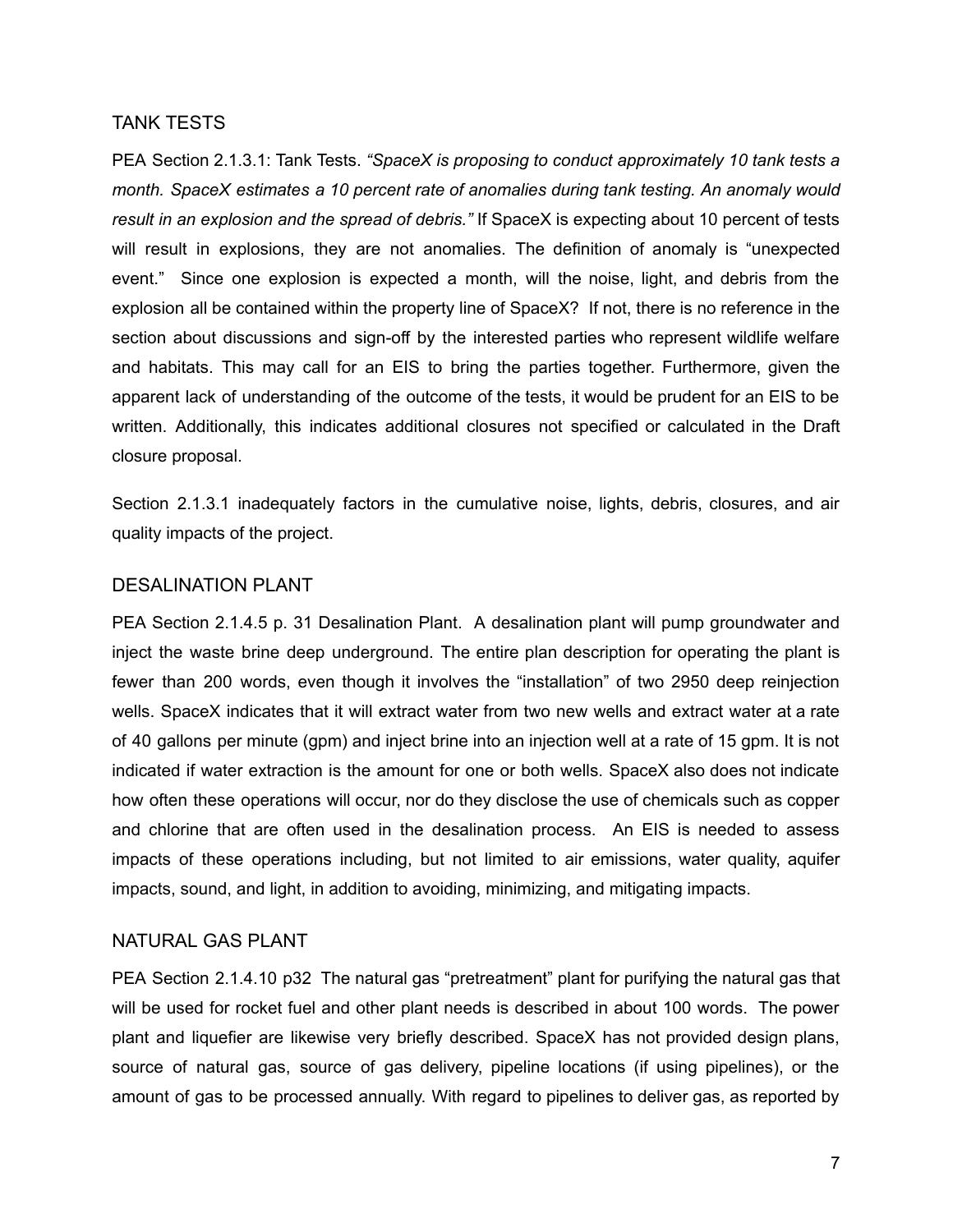Tech Crunch, SpaceX inquired about reusing a defunct natural gas pipeline running through the Lower Rio Grande Valley National Wildlife Refuge. However, that pipeline was permanently abandoned in 2016, according to the official and state [records](https://gis.rrc.texas.gov/GISViewer/). The official told TechCrunch that the defunct pipeline now houses fiber optic cable for a University of Texas Rio Grande Valley internet connection. 2

Details (e.g. location, emissions, design plans, visual impacts, etc.) of purification and liquefaction are not mentioned including, but not limited to, thermal oxidizers, heaters, flares, pipelines, and storage tanks. These elements will have impacts on environmental impact categories identified in the PEA, particularly regarding land use compatibility, air emissions, sound, visual effects, cultural resources, and biological resources. Lacking specificity, the emission total in Table 3-2 (p. 44) is not substantiated nor can it be verified. Without full disclosure of these proposals in an EIS, the impacts cannot be identified and assessed. Additionally, alternatives have not been evaluated.

### POWER PLANT

PEA Section 2.1.4.7 Power Plant: The 250-megawatt power plant that will generate power for activities at all SpaceX facilities, including the VLA, would normally qualify as a major new source of air pollution under the Clean Air Act. Therefore, the impacts of this plant need to be fully disclosed, analyzed, and mitigated to properly comply with NEPA. Alternatives to this proposal are not identified. If it is for electricity, even hundreds of megawatts, the electricity can be provided by SpaceX's electricity provider using the new three phase electric line to be built for SpaceX. Additionally, the source of the natural gas to feed the natural gas turbines for the power plant is not identified. Sourcing of gas is an impact that is potentially significant, especially if it requires pipelines outside the region of influence or requires a route through environmentally protected areas.

### ORBITAL LAUNCHES

PEA Section 2.1.3.4 Orbital Launches: There are several undetermined scenarios proposed by SpaceX, in regard to the exhaust plume. This is a new level of rocket energy discharge and needs a full EIS. SpaceX admits in Appendix G-Exhaust Plume Calculations (pp. 9-10) of the PEA that *"Due to the complexity of how the 31 engines are integrated into the base of the Super*

<sup>2</sup> <https://techcrunch.com/2021/10/08/the-mystery-of-elon-musks-missing-gas/>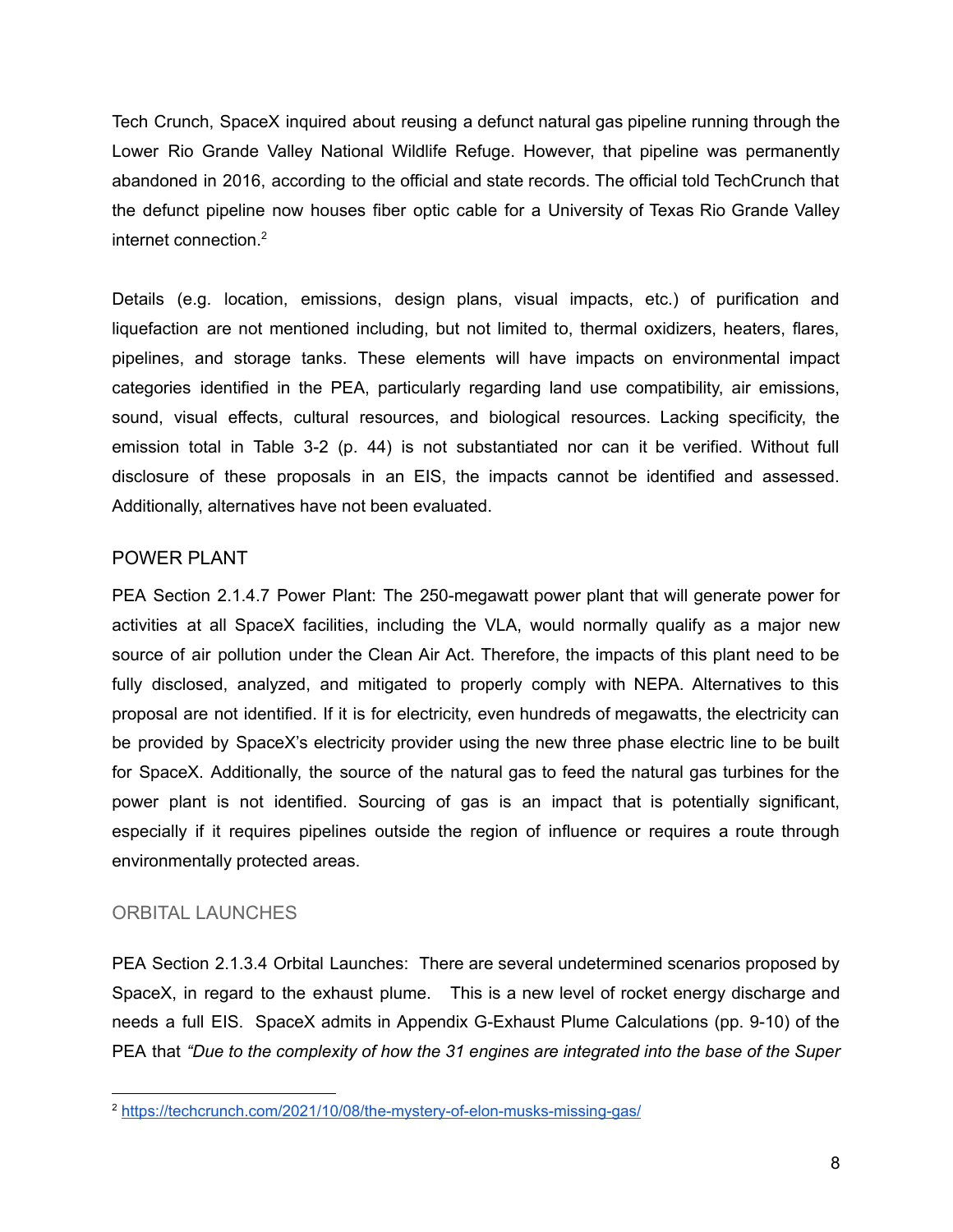*Heavy vehicle, there is not a simplified method to directly predict the air entrainment and exhaust burnout chemistry for the installed engines. An extensive computational fluid dynamics (CFD) analysis would likely be needed to fully address the entrainment process."* This is an admitted unknown regarding a fundamental aspect of the entire program. An EIS would provide more confidence in the projections.

PEA Section 2.1.3.4: Orbital Launches. The Draft PEA references SpaceX's launch manifest is still being developed at this time. To avoid, minimize, and mitigate impacts, a draft schedule is needed to provide the public, federal, state, and local agencies to identify any conflicts in wildlife biological cycles (e.g. migrations, breeding) to ensure that impacts to wildlife are minimized during critical life cycle stages.

PEA Section 2.1.3.4: Orbital Launches. SpaceX states, during unmanned orbital launches that require expending Super Heavy or Starship, that they would not attempt recovery unless they receive reports of large debris. Because SpaceX is claiming their project is needed to achieve National Space Policy goals, FAA and cooperating agencies should ensure that SpaceX be held accountable to National Space Policy goals, one of which is to *"create a safe, stable, secure, and sustainable environment for space activities, in collaboration with industry and international partners, through the development and promotion of responsible behaviors".* <sup>3</sup> FAA and NOAA must hold SpaceX accountable with regards to debris from intentional and unintentional consequences.

### GROUND CLOSURES

PEA Section 2.1.3.5.1 Ground Closures: For purposes of commenting on the draft PEA, we believe the Texas General Land Office (GLO) recommendation, dated January 22, 2021, during the scoping period for the EA, best describes how closure hours should be calculated. *"An option is to count closure hours as the time State Highway 4 and Boca Chica Beach are publicly scheduled to be closed, unless notice of different hours or a cancellation is given at least 48 hours before the closure is scheduled to begin."* The ongoing inconsistencies in process, notification, and exceedance of closure hours impede on operations of federal and state land managers, and other stakeholders, who support federal and state agencies in land and wildlife management. An alternative is that workers and contractors to the agencies responsible for the various wildlife refuges are provided with IDs by SpaceX to permit them entry to perform their

<sup>3</sup> National Space Policy of the United States of America. [December](https://trumpwhitehouse.archives.gov/wp-content/uploads/2020/12/National-Space-Policy.pdf) 9, 2020, p5.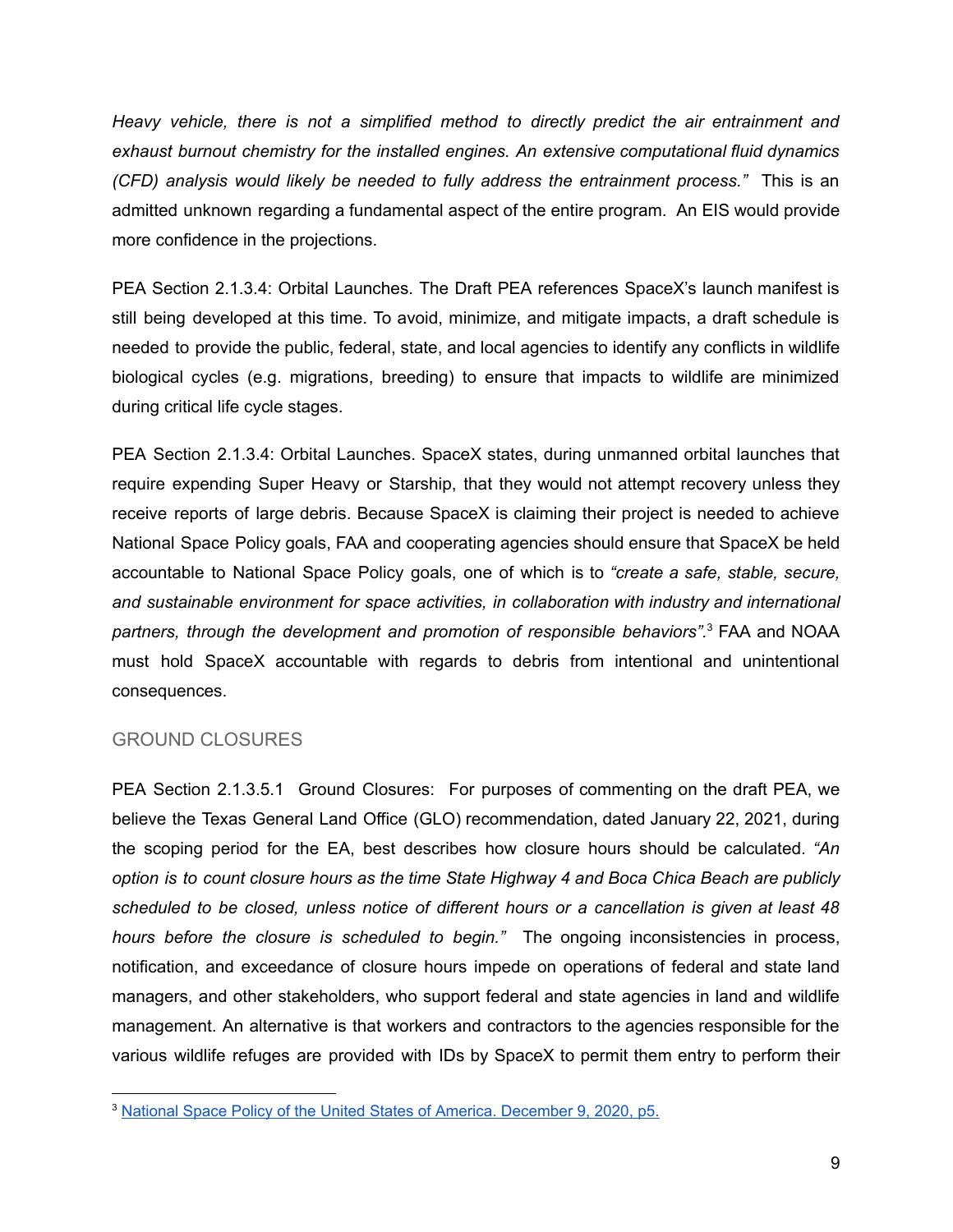tasks. Some contractors travel hundreds of miles for wildlife tasks, which they schedule for an open day, only to learn upon arriving that the highway to their work is closed on very short notice. Such an alternative would be a "good neighbor" gesture and lessen the impact of road closures out of their control.

### SODAR

Section 2.1.3: Operations. This mentions SODAR (sonic detection and ranging), which operates 24/7 and "sends out a short sonic pulse every 15 minutes that can reach 92 decibels (dB) at the source…" This was omitted from the noise impacts section and needs to be addressed as it relates to cumulative impacts on beachgoers, and wildlife. This, along with the continuous lighting, increases the possibility or probability of this area being unsuitable to humans for recreation and unsuitable and discouraging, (if not fatal) to wildlife for their survival.

### **SAFETY, HEALTH & CLIMATE**

### NEED OF A LAUNCH FAILURE ANALYSIS

The draft PEA does not address the significant concern voiced in the January 22, 2021 FAA public scoping comments regarding the need for a *launch failure analysis* (PEA p. 6) Commenters pointed out the proximity of two LNG facilities (Rio Grande LNG and Texas LNG) at the Port of Brownsville that have been in process prior to SpaceX's Starship/Super Heavy activity. The Department of Interior commented on the 2017 Written Re-Evaluation stating, "*the construction of the Stargate Building and the three proposed Liquefied Natural Gas Terminals at the Port of Brownsville that have filed for a FERC permit constitutes significant new circumstances and/or information that is relevant to evaluating the cumulative effects of the expanded SpaceX project."* The response in the Written Re-Evaluation stated, *"The FAA disagrees with the NPS. The Stargate building and Port of Brownsville LNG facility were analyzed in the cumulative impacts chapter of the 2014 EIS. The additional infrastructure SpaceX is proposing to construct in largely the same footprint that was analyzed in the EIS does not substantially change the cumulative impacts analysis in the EIS."* This was an inaccurate statement. An analysis on the impact to Rio Grande LNG and Texas LNG still remains to be analyzed by the FAA and/or the Federal Energy Regulatory Commission. The 2014 EIS referenced only one LNG project, Gulf Coast LNG Export LLC.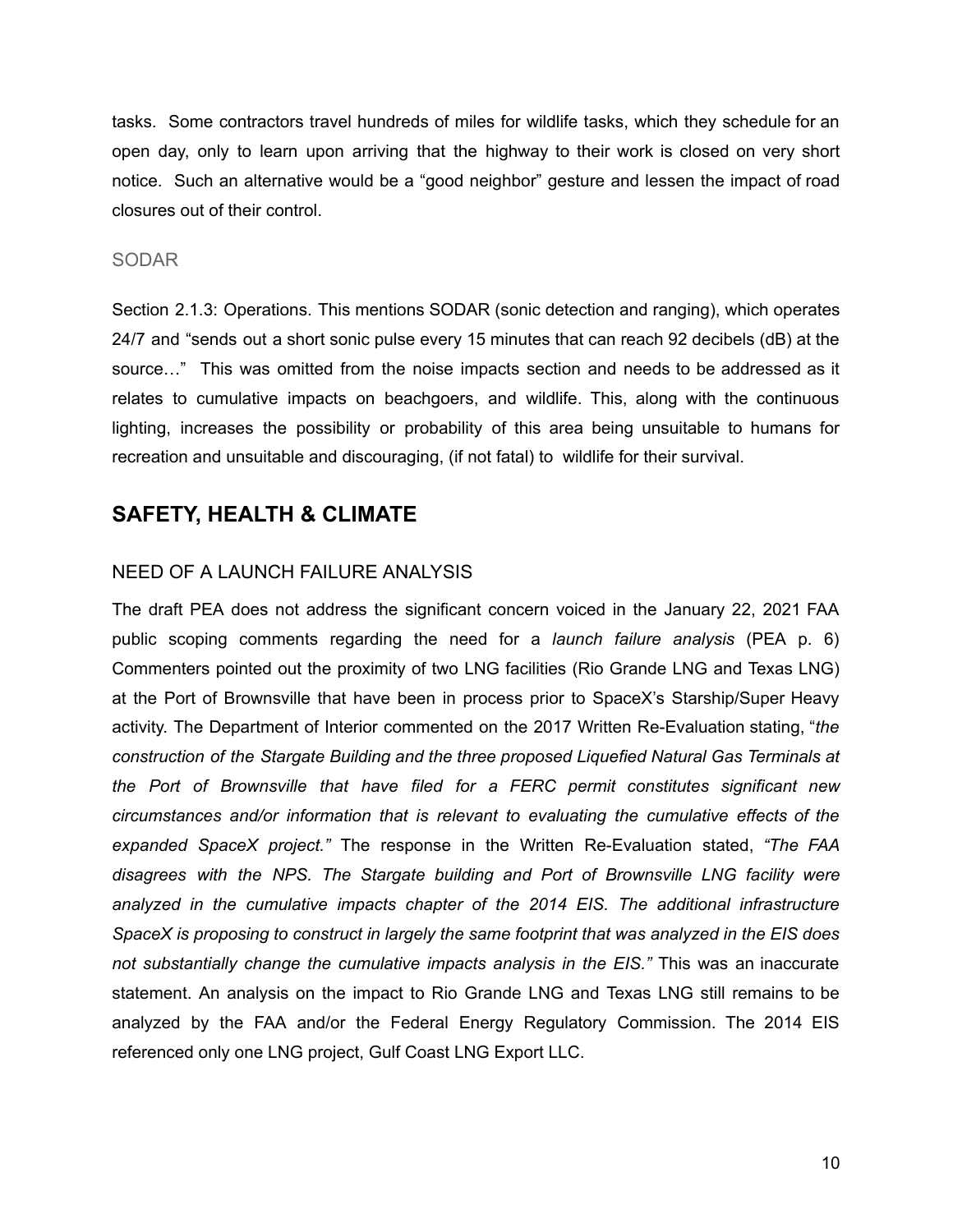Additionally, a cumulative analysis and launch failure analysis must also include Centurion's/Jupiter MLP's proposed crude upgrading, processing, and export facility that includes marine loading berths 6 miles off shore for the loading of barges and VLCC ships (65,000dwt Panamax sized) at 30,000 barrels per hour. The FAA and SpaceX, in the interest of public safety, must account for worst case scenarios when Starship/Super Heavy explodes during launches and landings. According to the PEA, such "anomalies" are expected (and in fact have already occurred). Without a launch failure analysis, the Port of Brownsville, Port Isabel, South Padre Island, and Long Island Village, as well as the immediately adjacent wildlife refuges and state parks, cannot adequately plan for emergencies. A launch failure analysis is also needed to determine the impacts to the surrounding environment and wildlife.

The Anomaly Response Plan that addresses road closures, based on the prediction of one anomaly per month, assumes that 300 hours/year (PEA p. 9), or 25 hours per anomaly, will be sufficient to clean up the area. Considering the amount of time that it took to clear the March 30, 2021, explosion that involved three Raptor engines, this is likely an underestimation of the time that roads and the beach will have to be closed for anomalies. This is in violation of the Code of Federal Regulations 450.110 Physical Containment, and 450.133 Flight Hazard Area Analysis. Additionally, the definition of the word anomaly is "something that deviates from what is standard, normal, or expected." It is therefore misleading to use the word anomaly to describe potential launch failures, operational failures or explosions that are expected during testing.

### AIR QUALITY/CLIMATE

The Draft PEA does not include the cumulative amount of Green House Gasses (GHG) emissions from auxiliary infrastructure and operations. It should include the total emissions from all proposed launches, landings, testing, as well as emissions from construction, methane venting, the natural gas pretreatment system, the power plant, the desalination plant, vehicular traffic, and road maintenance. These contributing emissions are significant. Consequently, the PEA's greenhouse gas/global warming analysis is inadequate. If one day of the 2018 US total GHG emissions is compared to (their estimate of) the annual SpaceX operations, the SpaceX annual is 0.34%. (PEA Table 3-3. Estimated Carbon Dioxide Equivalent Emissions Comparison).

It should be noted that Port Isabel Junior High is just over six miles away (PEA p. 137). Children's proximity to the SpaceX complex is glossed over in Section 3.15.3.3. A full EIS would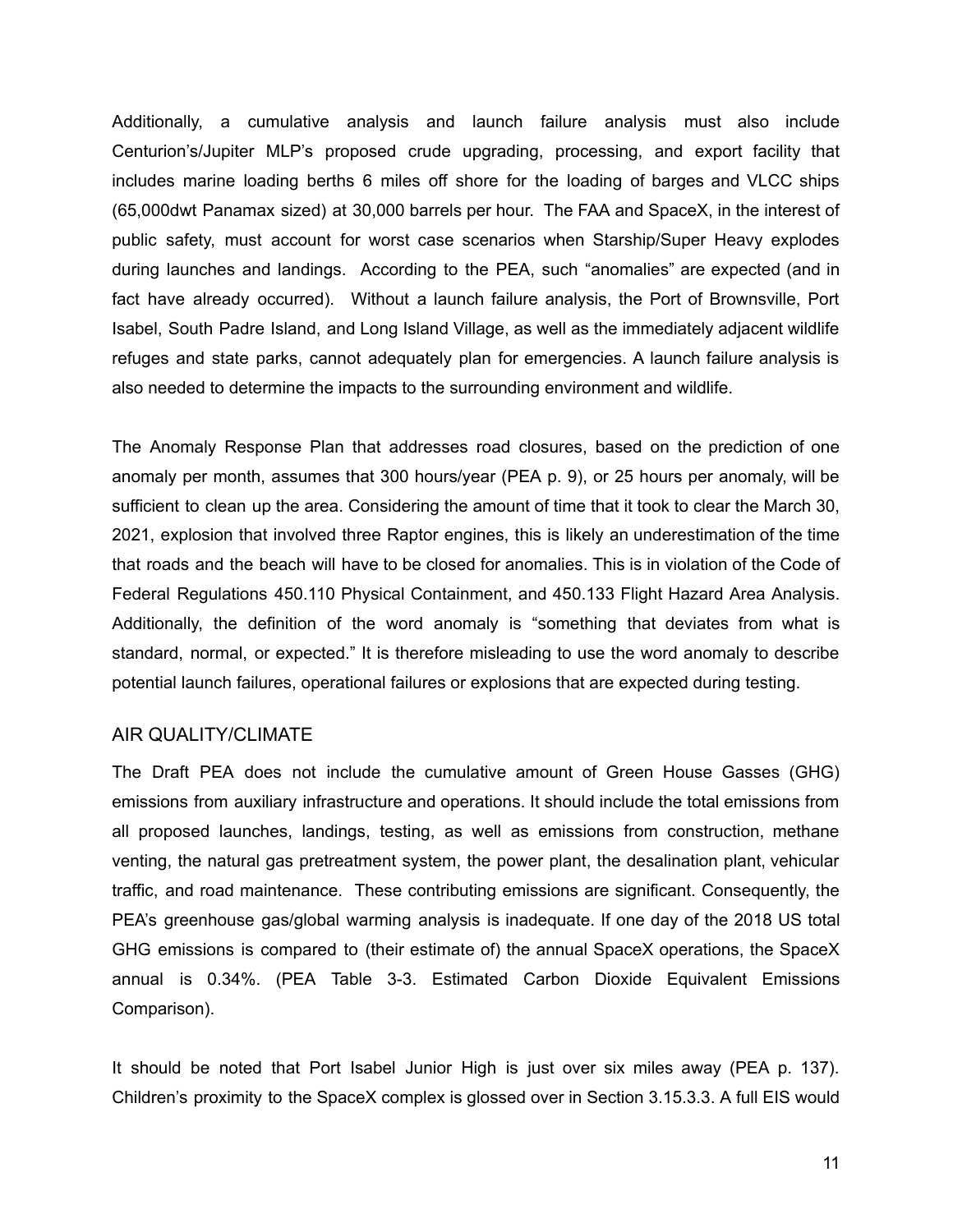give a more complete analysis of air quality issues for children and others with compromised health issues as well as the cumulative effects of pollutants that tend to be present in areas with lower economic opportunities.

### **ENVIRONMENTAL JUSTICE & SOCIOECONOMICS**

#### BEACH ACCESS

PEA Section 3.15.4.2 Closing Boca Chica Beach is an environmental justice issue. With a population of 186,738, the 2020 census reports Brownsville residents are 95.2% Hispanic and other minorities. The median income in 2019 dollars was \$38,588, with a poverty rate of 29.3%. For many Hispanic and low-income residents of Brownsville, Boca Chica is "their" beach, as it is closer than the beaches on South Padre Island. It is easily accessible, except for the closure hours, and especially in the summer months and during holiday weekends, when traffic to/from South Padre Island routinely backs-up on State Hwy 48 and State Hwy 100. And most importantly to a low-income community, entrance to Boca Chica Beach is free compared to \$14 (March-Sept., off season \$12) per daily visit to Cameron County Beach Access 5, which allows drive-on visits and best replicates the natural beach experience at Boca Chica. Cameron County Beach Access 6 is free off-season, but requires use of a 4x4 vehicle which is not an available or affordable option for many. The other free SPI Beach Access points located behind the beachfront hotels, are not drive-on beaches and are much more challenging (in-season parking availability near access points is very, very limited) for day visitors. The approximate driving time from Brownsville to Beach Access 5 is approximately 50 minutes during the off-season and at times when there are no traffic back-ups. When traffic backs-up, driving time for the trip could extend to approximately 2.5-3 hours. The conclusion that there are other cost-free public beach access locations within the vicinity of local communities does not accurately and appropriately consider the actual logistics involved in getting to the other beach locations, especially for a low-income minority community. The PEA lists 500 closure hours for launches and tests and an additional 300 closure hours for the clean up of anomalies (predicted to be one per month). Using this plan, the beach will be closed a considerable number of partial days, making the number of days that this Brownsville minority group of residents will be denied beach access very high. Therefore, the proposed action, which includes the closing of State Hwy 4 and Boca Chica Beach, would result in disproportionately high and adverse impacts to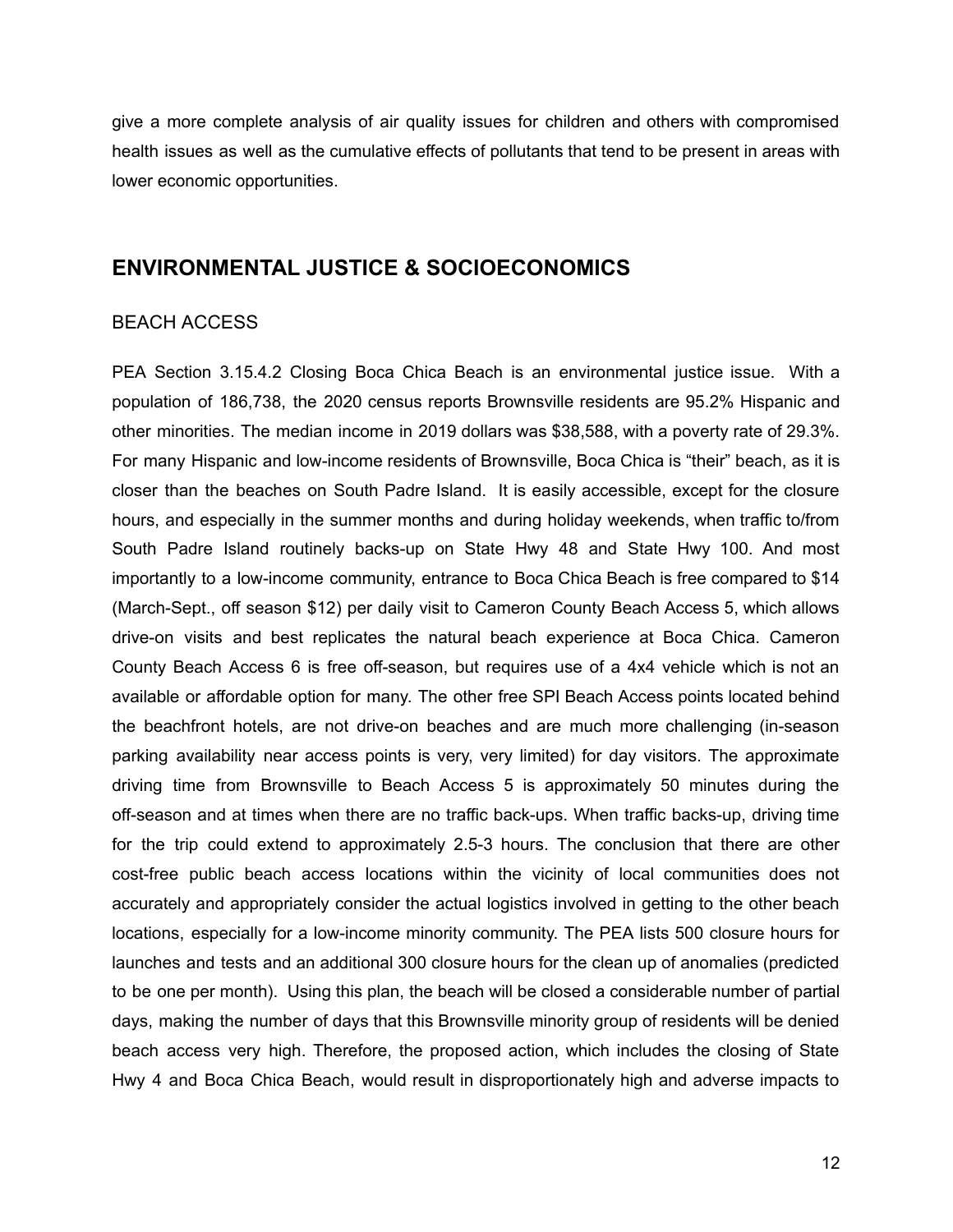lower income indigenous populations who for generations have relied on access to the waters for economic and familial subsistence.

### IMPACT ON INFRASTRUCTURE

The Draft PEA (PEA Section 3.5, p. 52) authors admit there is structural damage potential due to orbital launch events and predicts the percent of the people from South Padre Island, Laguna Vista, and Tamaulipas, Mexico who will likely file a damage complaint: *KBR assessed the potential for structural damage due to orbital launch events using the potential for structural damage claims. An applicable study of structural damage claims from rocket static firing tests indicates that, based on Maximum Unweighted Sound Level (Lmax), approximately one damage claim will result per 100 households exposed at 120 dB and one damage claim per 1,000 households exposed at 111 dB (Guest and Slone 1972)*. SpaceX does not, however, address possible damage to current and proposed infrastructure at the Port of Brownsville and the Brownsville Channel as is required in Code of Federal Regulations § 450.110 Physical containment. Sonic booms, in particular from Super Heavy landings will cause structural damage: *Predicted overpressure levels for a Super Heavy landing range from 2.5 psf to 15 psf. Brazos Island State Park, Boca Chica Bay, Boca Chica State Park, portions of the NWR, Boca Chica Village, and Tamaulipas, Mexico would experience levels up to 15 psf. Boca Chica Beach and the southern tip of South Padre Island are within the 6.0 psf contour. South Padre Island, including residences, Port Isabel, and the Port of Brownsville ship channel are included in the 4.0 psf contour* (PEA p. 57). These psf values cause "regular failures" of glass and plaster at the least, and damage to sinks, roofs, walls and water pipes at the higher levels (PEA pp. 58-9). Significantly, the single bridge from Port Isabel to South Padre Island is not mentioned in the noise damage (long and short term) assessment in Appendix B.

### LOCATION

Section 2.1.1: Location only mentions distances from the Launch and Loading Control Center (LLCC) and the Vertical Launch Area (VLA) to Mexico, which are only 1.3 miles and 2.2 miles respectively. Full analysis of distances to closest points of populated land, (e.g. Matamoros, City of South Padre, Port Isabel, Long Island Village, Laguna Vista, Port of Brownsville), as well as South Bay Coastal Preserve is necessary information. Other necessary information is the distance to the causeway-- most importantly the highest point of the causeway, as well as data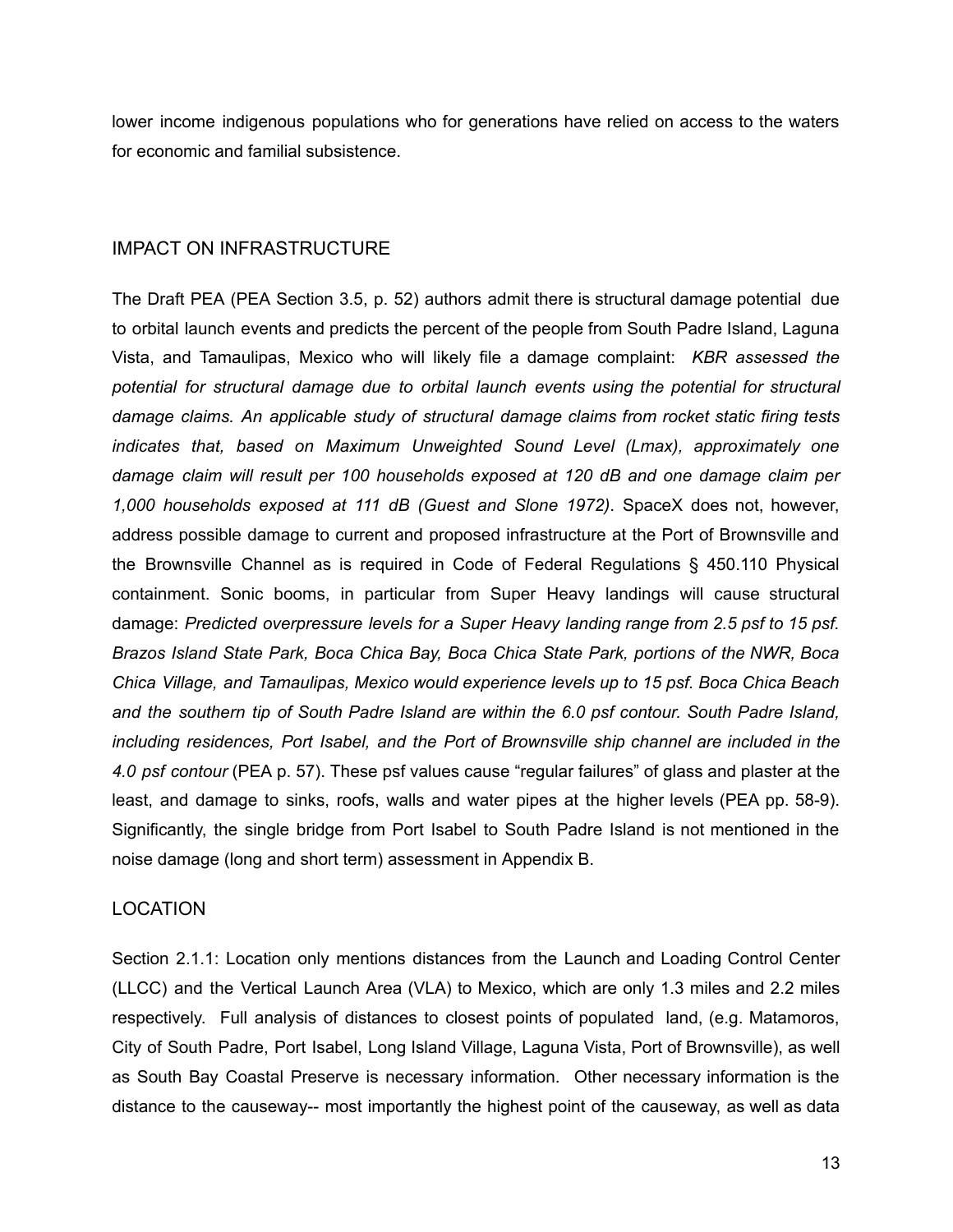on cumulative vibrational impacts over time from launch, reentry and/or sonic booms and anomalies (explosions). This data should include projected model trajectories of debris to any portion of the causeway, drawbridges, and the ship channel.

### **ECONOMICS**

PEA Section 1.3: One of the purposes of this project is mentioned as benefiting the public interest, yet this entire section only cites U.S. Government goals of space travel and "commercial customers." As this is taxpayer funded, the vague term *commercial customers* needs clarification. It further states that the goal is to encourage private sector activities through the cost effective delivery of cargo to the moon and Mars. A discussion of the scope of the private sector activities, identification of types of commercial customers, and project cost effectiveness is necessary.

PEA Section 1.4: Public Involvement. (PEA p. 6) There were twice as many negative concerns (than positive) that covered issues of environmental justice, social justice, public safety, constitutional rights, and cultural impacts. The positive comments were potential for jobs and economic gain, innovation in space technology and ideal southerly location. Employment data that shows fully what is or has been the economic and job growth to date, and more importantly, from the local labor force is needed, in addition to realistic projections for economic benefit to the area when costs are factored in.

Airport closures: According to the document (PEA pp. 23-4), there is the possibility of airport closures. Is Brownsville ready to relinquish control of its flight schedule to an outside company? Will airlines want to relocate here (to our newly expanded airport) if they know that SpaceX can mandate an airway closure and idle planes, or force flight cancelations?

PEA Section 2.1.3.5.1: SpaceX identifies that the Brownsville Shipping Channel would be temporarily restricted during launches. SpaceX does not provide an estimate on the amount of time of restrictions of activity in the shipping channel. If the shipping channel restrictions undergo a similar process and procedure to what has occured with road closures (e.g. last minute cancellations, rescheduling, etc.), potential economic impact could result. An EIS is needed to identify the cumulative socioeconomic impact on the businesses (current and proposed) and operations at the Port and the Channel, and other economies such as charter fishing operations, and commercial fishing operations as well as tour boat operations,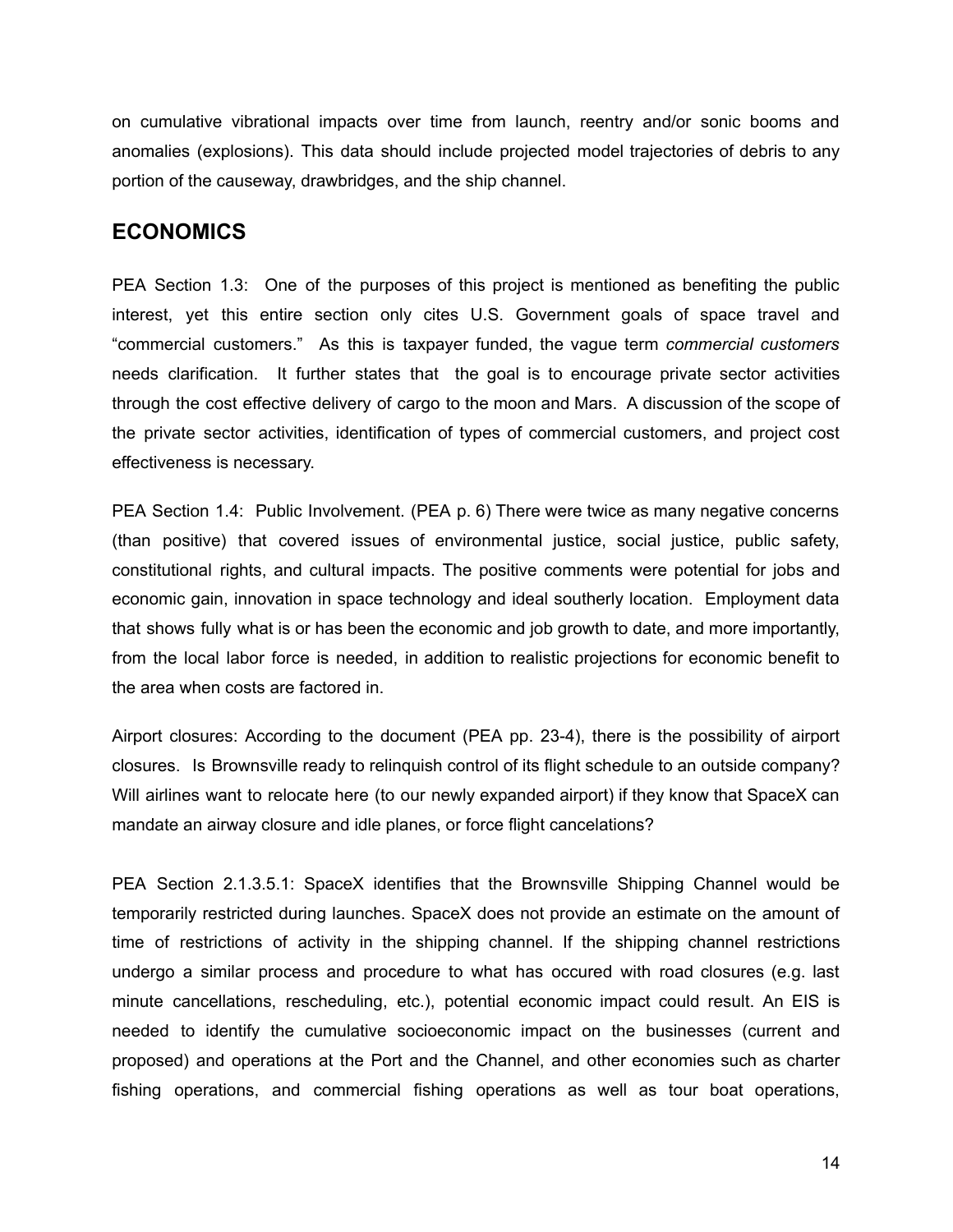recreational fishing and all recreational, commercial and science research activities conducted in the bodies of water that are adjacent to and/or are enjoined by the channel.

Additionally, a cumulative analysis of socioeconomic impacts in a new EIS is needed to assess the impacts on:

- 3.14.4.1:Energy Supply and Consumption: SpaceX has not demonstrated they can source their own natural gas, let alone in enough quantities for their operations and in the time period of which they will operate at Boca Chica. SpaceX has not defined the total amount of natural gas they will use for their cumulative operations. It is more plausible that SpaceX will require the sourcing of gas via a pipeline connection or use of their own pipeline from Eagle Ford Shale region or elsewhere. An EIS is needed with a full disclosure of the amount of resources used to examine socioeconomic impacts.
- An EIS is needed to examine the number of new employees, available housing, the impact to the housing market, gentrification, and the pricing out of low income residents from housing and neighborhoods. Gentrification and pricing out of low income residents has been identified by the Brownsville Commissioners and Cameron County Commissioners.

## **ECOLOGY AND WILDLIFE**

2.1.1 Location: The location description is mischaracterized. The majority of adjacent surrounding land is part of the Lower Rio Grande National Wildlife Refuge, and also fails to mention the proximity of the South Bay Ecological Preserve, and near the lower Laguna Madre. The omission of protected lands surrounding the Boca Chica Launch Site undermines the recognized importance and presence of the ecology and habitat that are protected. Regulatory decisions regarding SpaceX's proposals must bear in mind and account for these protected lands surrounding SpaceX's Boca Chica Launch Site. Figure 2-2 further mischaracterizes the location. The image predates much of SpaceX's development. Current and closer aerial imagery should be used to reflect the current state of habitat and development. Considerable habitat damage has occurred since the current image was taken, most of which has been in the period between the previous EIS and the multiple addendums and Written Re-Evaluations were implemented.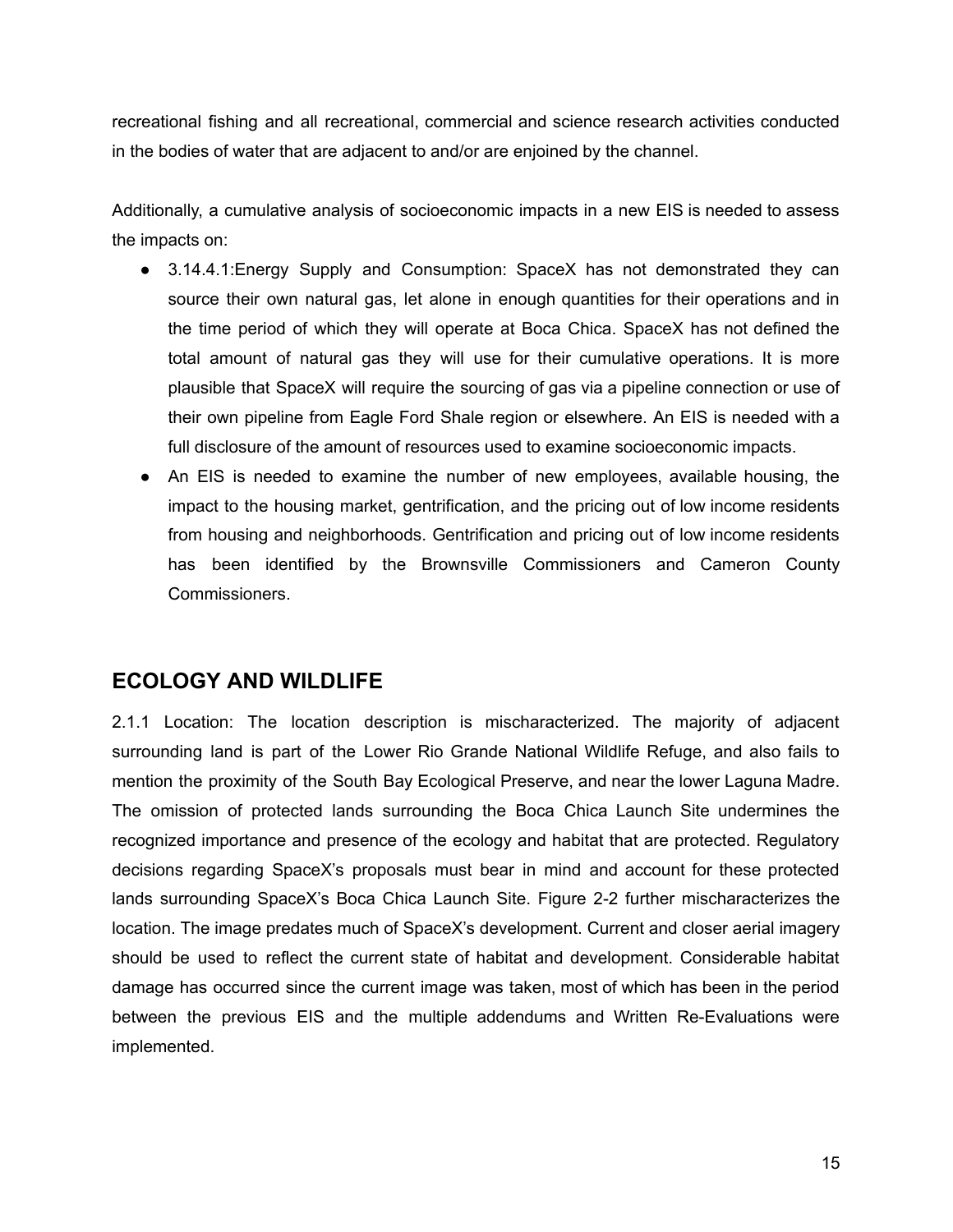Section 2.1.1 inadequately describes features of the ecosystems as it states the location is characterized as having "salt flats" and low dunes. Salt flats are dried up desert lake beds. There are no salt flats at this location and the dunes are relatively high, as some can block the view of the LLCC. Tidal flats are rich in marine vegetation and support a wide range of life and are considered critical habitat. To correct these misconceptions of the local ecosystems, an EIS should be done.

The EPA has designated aquatic habitats at the site as Aquatic Resources of National Importance, which brings with it special procedural requirements for Clean Water Act, Section 404 permit review. This would seem to suggest that the impacts of the proposed actions may be significant as well, suggesting in turn that the FAA should prepare an EIS.

On page 99 of the PEA it is stated that, *"The Proposed Action would adversely affect approximately 11 acres of piping plover critical habitat in the floodplain....Unit TX-1 is 7,217 acres, and the total designated piping plover critical habitat in all of Texas is 71,053 acres. Thus the amount affected by the Proposed Action (11 acres) would make up a small percentage of all available piping plover critical habitat. Accordingly these impacts are not considered significant as the habitat loss represents only a small percentage of similar habitat located within the floodplain."* This is a narrow view of the impacts on floodplains as it does not take into account the compounding of the problems for migratory and nesting birds created by the disturbances from light and noise from the whole of operations at SpaceX. The piping plover is listed as a threatended species and their habitat is also classified as critical. Both circumstances consequently mean that any impact to the piping lover, or their habitat, is significant. Impacts to the piping plover and their habitat must be avoided.

PEA Section 3.9.3.1 and 3.9.3.2 Surface Water and Ground Water: The construction will cause "*increased turbidity in surface waters that may smother fish eggs, aquatic insects, and oxygen producing plants, increase water temperatures, and reduce oxygen levels. Use of construction equipment could result in release of contaminants (e.g., leaks, drips, and spills of petro-chemicals) that could reach nearby waterways and adversely affect water quality. SpaceX would implement its Spill Prevention, Control, and Countermeasures (SPCC) Plan".* The SPCC should be included in its entirety in an EIS. Any permit requirements applicable should also be summarized and included. Additionally, the frequency of water sampling by TCEQ Texas Surface Water Quality should be defined.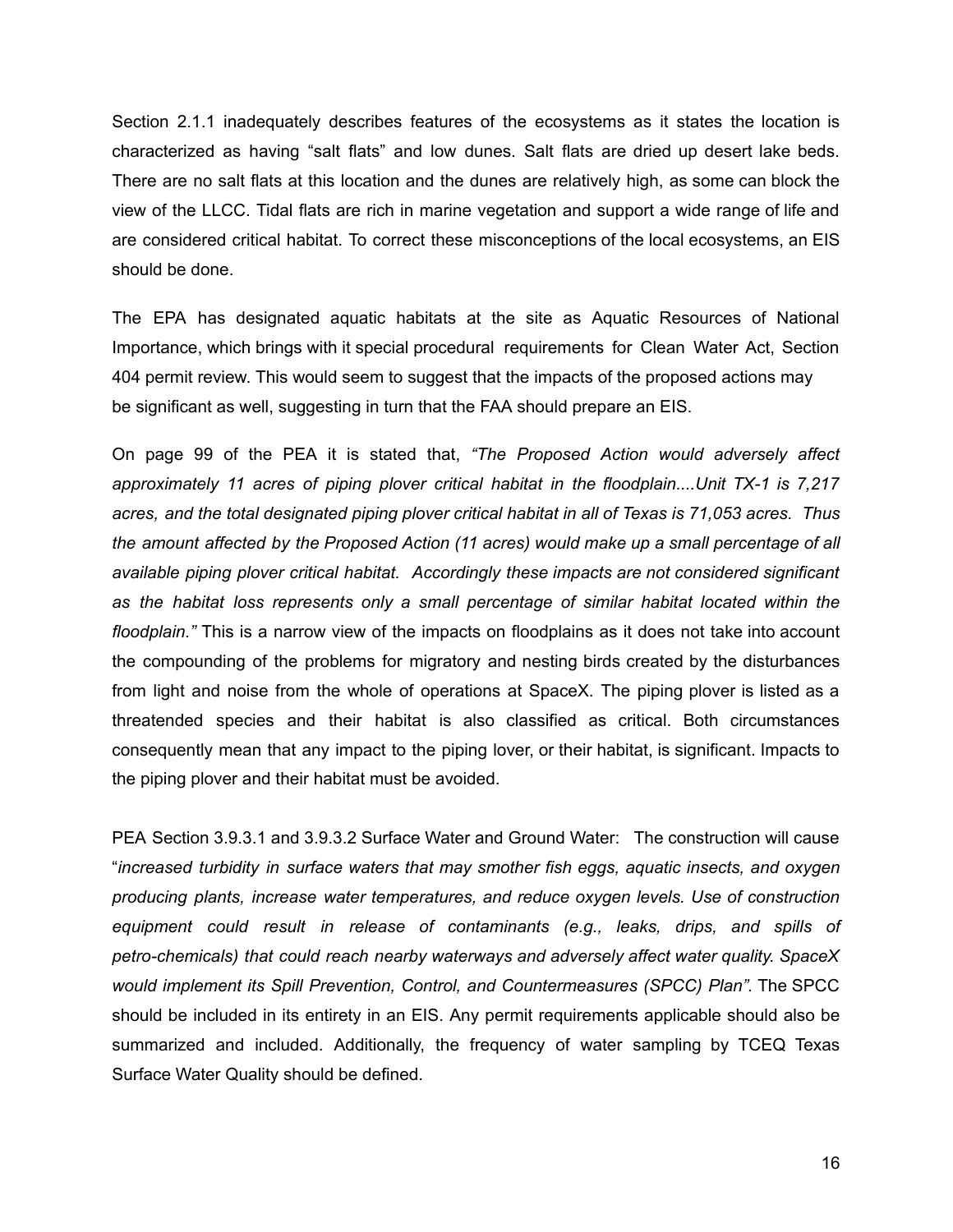In section 3.14.4.2 Natural Resources, it is stated that *"SpaceX uses groundwater for various operations and for personnel use at the facilities. Potable water would either be delivered by truck or pumped from an existing on-site well at the VLA. SpaceX would install water distribution lines to distribute the potable water from the water tower to the facilities to provide potable water to the area. The existing well at the VLA would draw water from the Gulf Coast Aquifer (the Chicot Aquifer)."* The Chicot Aquifer in the Houston area has been pumped intensively which has resulted in "significant water-level declines" ([https://setgcd.org/maps/\)](https://setgcd.org/maps/). The south end of these aquifers are already briney, mostly due to oil and gas development. At what increased rate will land subsidence occur with the increased pumping? Where is the equation that has been calculated for that proportional rate? In the original 2014 EIS, personnel levels were expected to be a single shift of 30 full-time employees working 8:00 to 5:00 except for during launch operations when there would be more. It was stated that between 2016 and 2025 the number would be 130-250. The plan for potable water to "be delivered by truck to a holding tank at the VLA or pumped from a well on the property" and the plan for a "septic system (that) would consist of a mobile above ground processing unit and holding tank" needs reevaluation for the greatly increased, multiple-shift work force. Only with an EIS, can the impact of water resource use, including Brownsville's municipal sources, by SpaceX operations be adequately analyzed.

Disturbance of the Rio Grande Alluvium. Alluvial soils are important as they remove sediments and nutrients flowing in the adjacent water. They can also remove other contaminants from rivers and improve water quality for downstream communities. SpaceX says this won't be affected by pile driving, however, the PEA insufficiently analyzes this issue.

The disturbance to wildlife is downplayed in the discussion of "noise-induced startle response" (PEA pp.113-114). While it is acknowledged that, "A startle response from nesting birds can result in broken eggs or cause immature young that are not flight-capable to flee the nest. Repeated nest failures could eventually trigger desertion of a nesting area." The issue is not resolved since, "There are no mitigation measures currently available to reduce the chances of noise-induced startle responses but monitoring of select species could determine if noise was responsible for reduced reproductive success." It then speculates that "Noise from the Proposed Action would not be expected to cause a significant impact because the noise events are infrequent and short-term and would not result in impacts at the population level." The words *infrequent* and *short term* downplay the effects, especially when other negative effects of increased lighting and road traffic are added to the day-to-day conditions.

17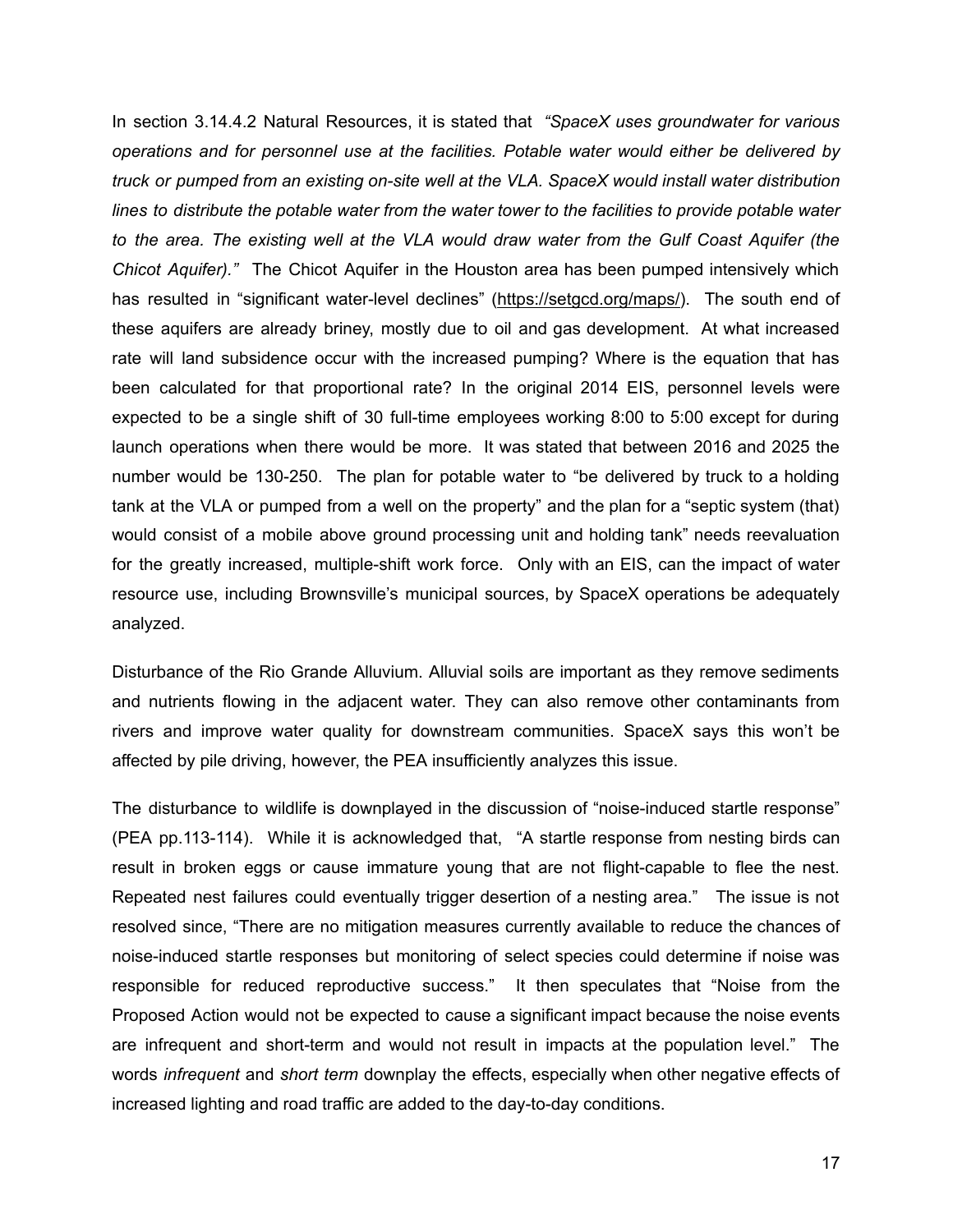In the Starship Noise Assessment for Operations at the Boca Chica Launch Facility found in Appendix B of the Draft PEA it states, *"As mentioned, DNL is necessary for policy. The next two metrics (LAmax and SEL) are A-weighted and provide a measure of the impact of individual events. Loud individual events can pose a hearing damage hazard to people and can also cause adverse reactions by animals. Adverse animal reactions can include flight, nest abandonment, and interference with reproductive activities. The last two metrics, OASPL or Lmax (the maximum overall sound pressure level), for individual events; and spectra, may be needed to assess potential damage to structures and adverse reaction of species whose hearing response is different from that of humans. Reported levels are A-weighted unless otherwise noted." (p. 3 Starship Noise Assessment for Operations at the Boca Chica Launch Facility; 8/18/2021)* What is not even addressed is the effect of the shock wave that will occur from the launch of the Starship. Since the integrated Starship/Super Heavy will be twice the power of the Saturn V, that would make the "noise" at launch 230 decibels. At 190 decibels a shock wave occurs. This is not noise. Sound of this magnitude will deafen anything living in the area, and for animals, deafening is fatal. An EIS is needed to assess the adverse reaction of all species.

In the PEA Appendix E Section 4(f), p. 5-6, the FAA states that it is seeking input regarding the effect of road closures and other access restrictions and noise levels on the NWR. Unless an EIS is completed, how will this NWR assessment be implemented?

Section 2.1.3.7: SpaceX has not coordinated closely with USFWS and TPWD for debris removal to ensure minimal damage to the tidal flats. Previous debris removal of failed Starship landings has resulted in damage to refuge areas, particularly in tidal flats. This has demonstrated either a lack of an anomaly response plan, or a failure in implementation. In coordination with applicable agencies and organizations, an anomaly response plan that includes restoration strategies for damaged areas should be completed and included in an EIS. An EA without this plan fails to identify avoidance, minimization, and mitigation of impacts to the ecology and wildlife of the surrounding NWRs, violating NEPA.

Section 3.10.3.2 references the Marine Habitats and Wildlife impact assessment. This only addresses activities related to downrange recovery or landing of rockets in the Gulf of Mexico. The Essential Fish Habitat Assessment completely ignores the adjacent South Bay, which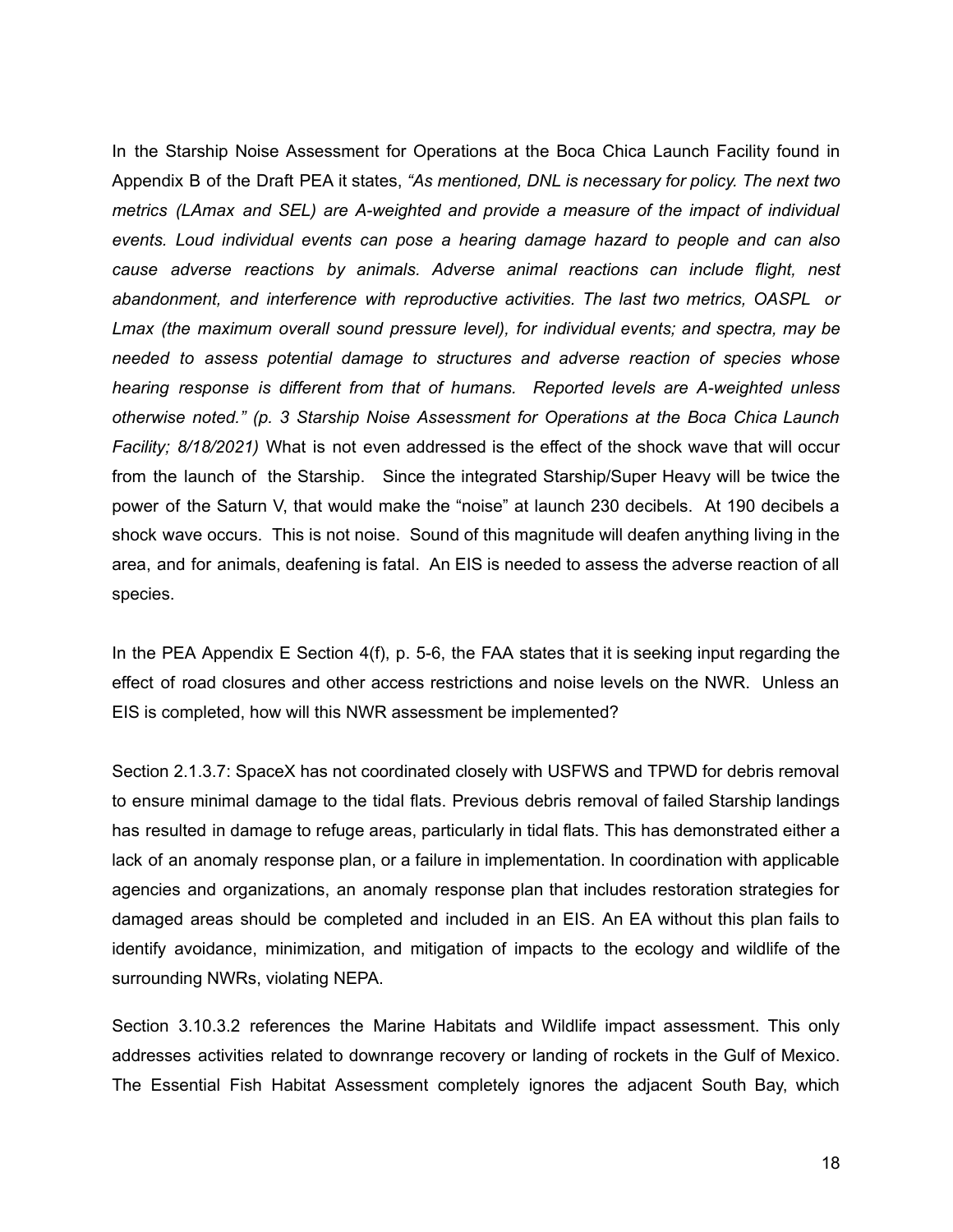provides EFH for a wide range of commercially/recreationally important fish and shellfish. It is also considered to be a nursery area for Atlantic bottlenose dolphins.

Section 3.10.4.1: An EIS is needed for SpaceX proposals particularly regarding impacts to wildlife from construction expansion of the VLA and construction of launch related infrastructure such as the power plant, LNG plant, and desalination plant and impacts on wildlife. The claim that SpaceX construction would be short term is not accurate as evidenced from non-stop construction operations since initial ground breaking at the Boca Chica site. Currently, it has been reported that increased traffic (e.g. SpaceX employees, workers contracted with SpaceX, visitors, etc.) and traffic exceeding the speed limit has led to an increase of wildlife mortality on State Hwy 4. An EIS is needed to account for all construction and operations, including a timeline of SpaceX proposals. Cooperating agencies should identify avoidance and mitigation strategies, as well as implement a plan for enforcement. To the north and south of State Hwy 4 is the Lower Rio Grande National Wildlife Refuge that provides habitat for federally Threatened or Endangered species. Without specifics of design plans and construction timelines, SpaceX's claim that construction impacts on habitats and wildlife are anticipated to be less than significant and that construction under the proposed action have a similar negligible impact is not substantiated.

In reference to contracting a qualified biologist for pre/during/post construction monitoring (Section 3.10.5), SpaceX does not identify who or what entity would be contracted. The Lower Rio Grande Valley Sierra Club recommends USFWS and TPWD be consulted and be responsible for selecting the qualified biologist (Coastal Bend Bays and Estuaries has been used in the past). Furthermore, the monitoring, documentation, and data particularly during bird migration season, needs to be openly shared with USFWS, TPWD, and openly published and accessible to the public.

3.12.4: Environmental Consequences: The determination that the *"Proposed Action is not expected to result in significant land use impacts because the Proposed Action is consistent with existing uses of land, would not change land use, and would occur according to existing plans and procedures"* is not substantiated due to inadequate and missing information about proposed infrastructure and operations. An EIS is needed to determine compatibility of land use and environmental consequences. For instance, the gas treatment and liquefaction (LNG) infrastructure and operations are not fully detailed. Potential land use conflicts arise with the source of gas and delivery of gas to the power plant and LNG facility which would likely require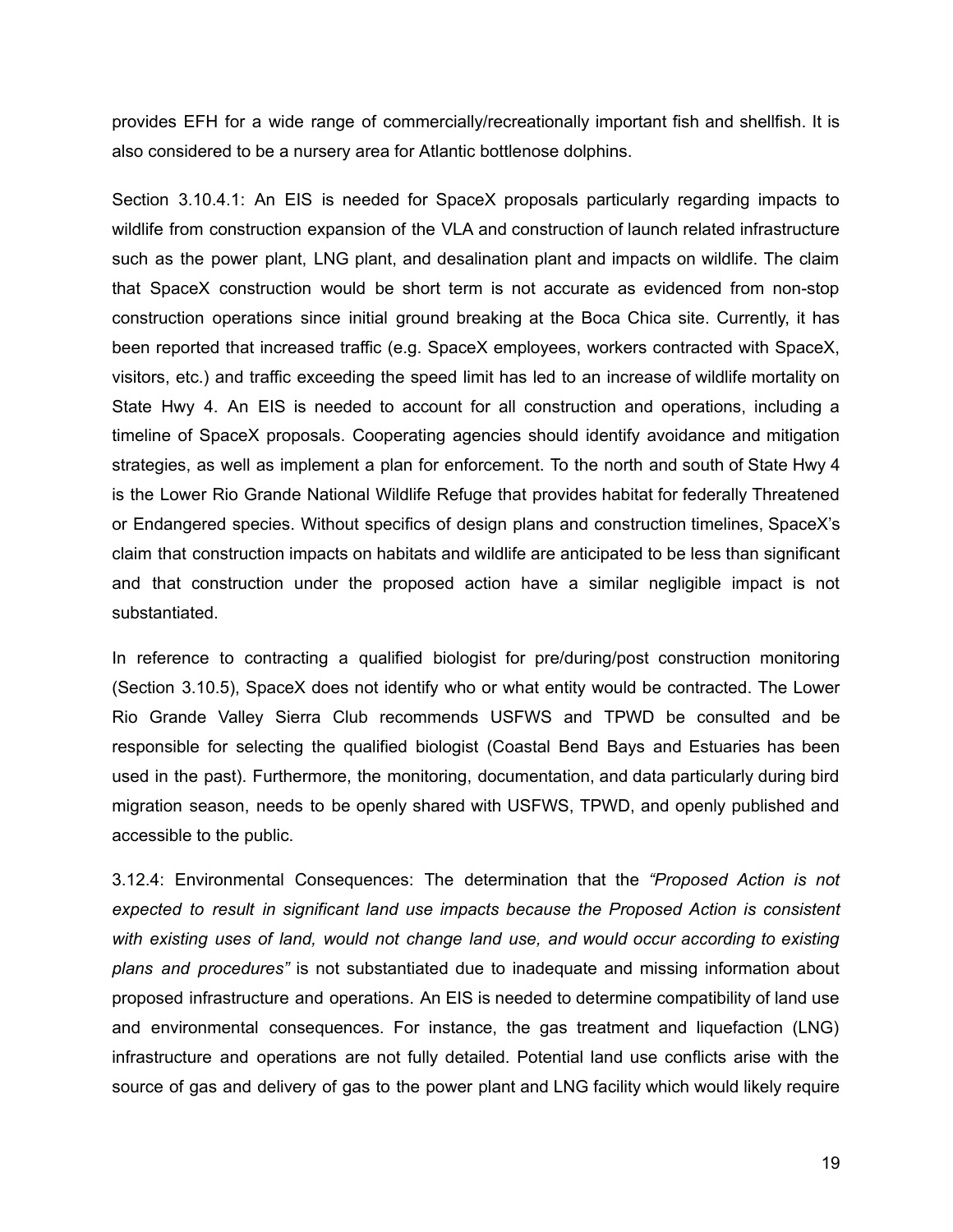a pipeline to go through either the Lower Rio Grande Valley National Wildlife Refuge, Boca Chica State Park, or Laguna Atascosa National Wildlife Refuge.

Section 3.9.4.3 p. 95: The determination that "*the Proposed Action includes all practicable measures to minimize harm to wetlands that may result from construction*" is erroneous and not substantiated. As stated in the PEA, "*Construction activities could also affect adjacent wetlands through ground disturbance activities and use of construction equipment"* is a recognition that all practicable measures to minimize impacts have not been taken. In fact, it is admitted to in the PEA that the USACE has not yet completed its evaluation of SpaceX's proposed impacts and wetland mitigation pursuant to CWA section 404(b)(1) Guidelines (40 CFR 230) and section 404q.

PEA Section 3.10.4.1. Terrestrial Habitats and Wildlife. It is stated that the 2014 EIS speed reduction measures will be implemented to mitigate construction vehicle strikes and fatalities with wildlife. Unfortunately, the situation has gotten worse as vehicular traffic has increased. Roadkill events need to be quantified based on what has occurred so far with the current amount of vehicular construction traffic.

### **ALTERNATIVES**

The PEA should examine more alternatives, rather than just the "all or nothing" alternatives. One of the other alternatives that should be included in an EIS is moving the *testing of Super Heavy* to a designated large rocket testing site, such as Provo, Utah or Stennis AFB in Mississippi. The latter is where the Saturn V rocket was tested, and where the Space Launch Systems (SLS) rocket is currently being tested. Another alternative should include test launching Super Heavy offshore or from Cape Canaveral. Noted is a reference in Appendix A, page 3, indicating that NASA has already completed an environmental assessment for launching the Starship Super/Heavy at KSC "NASA.2019. Environmental Assessment for the SpaceX Starship and Super Heavy Launch Vehicle at Kennedy Space Center (KSC).<sup>4</sup> Alternatives considered are only those pertaining to launches/landings. Alternatives to minimize impacts of other operations have not been considered. SpaceX's proposed operations include elements that are identified as necessary for their launch operations (identified in Table 2-1 p. 9) including, but not limited to, the power plant, and gas treatment and liquefaction. Alternatives to avoid, minimize and mitigate impacts from such elements of SpaceX operations have not been

<sup>4</sup> [https://netspublic.grc.nasa.gov/main/20190919\\_Final\\_EA\\_SpaceX\\_Starship.pdf](https://netspublic.grc.nasa.gov/main/20190919_Final_EA_SpaceX_Starship.pdf) p256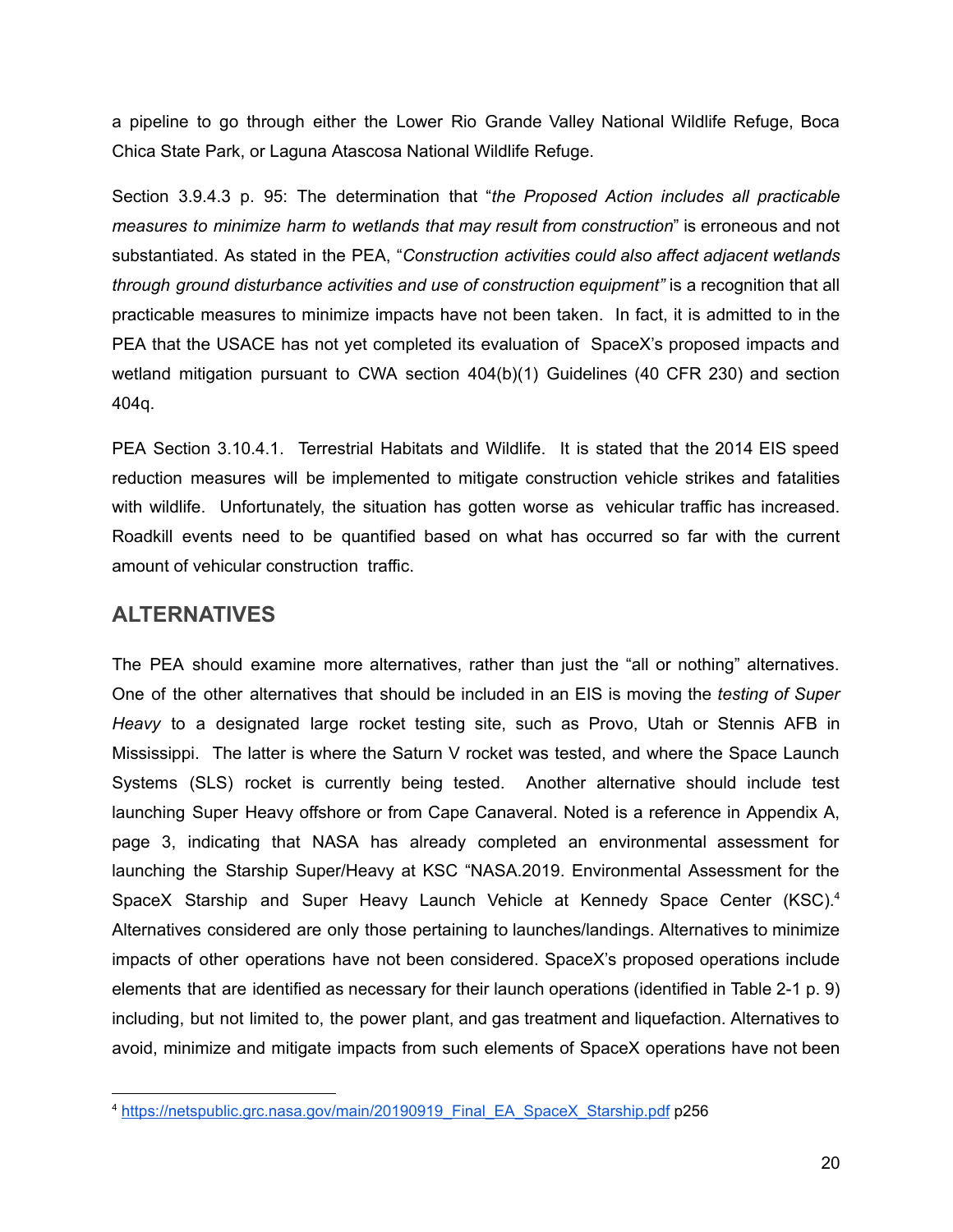considered. These elements to operations need more analysis to determine impacts and alternatives, particularly the source and delivery of natural gas for the power plant and natural gas treatment and liquefaction but also for other elements such as the desalination plant.

Other elemental alternatives not considered to reduce impact is off site parking lots and use of shuttle busses, carpools or vanpools. These alternatives would mitigate impacts to runoff, aquatic habitats, ongoing issues with traffic, violation of speed limits, and wildlife mortality on State Hwy 4. The proposed parking lot could potentially impact 14 acres of seagrasses that lie within 1 km to the north. Parking lot construction could result in increased sediment loading to Boca Chica Bay, potentially resulting in increased light attenuation on the seagrass beds. Seagrasses are highly sensitive to reductions in light availability. Dunton et al (2003) recommended no dredging within 1 km of seagrass beds in Laguna Madre.

# **LAWS AND REGULATIONS**

- Table 2-1 lists elements of the proposed action. SpaceX has already been constructing some of the infrastructure prior to approval of this PEA. As one example, SpaceX has been violating this by continuing to build infrastructure including a 450 foot integration tower. NEPA is very clear that project construction cannot begin ("irretrievable and irreversible commitment of resources") until the environmental review is done. SpaceX must be held accountable for any and all NEPA violations for unapproved/permitless construction.
- SpaceX must be prohibited from operating in the Boca Chica / refuge area. 40 CFR1501.3 requires a full Environmental Impact Statement (EIS) because SpaceX's activities violate strictly enforced federal law, the Refuge Improvement Act, which mandates that no use of the refuge is allowed if it is incompatible with purposes of refuge, which is conservation of lands for the benefit of wildlife. SpaceX's activities are incompatible with the Refuge and must be disallowed altogether. Additionally, the Department of Transportation Act requires the consideration of natural resources during project development. 23 U.S.C. § 138 Federal regulations state that a constructive use of property protected by Section 4(f) occurs when a project does not incorporate land from a Section 4(f) property, but the project's proximity impacts are so severe that the protected activities, features, or attributes that qualify the property for protection under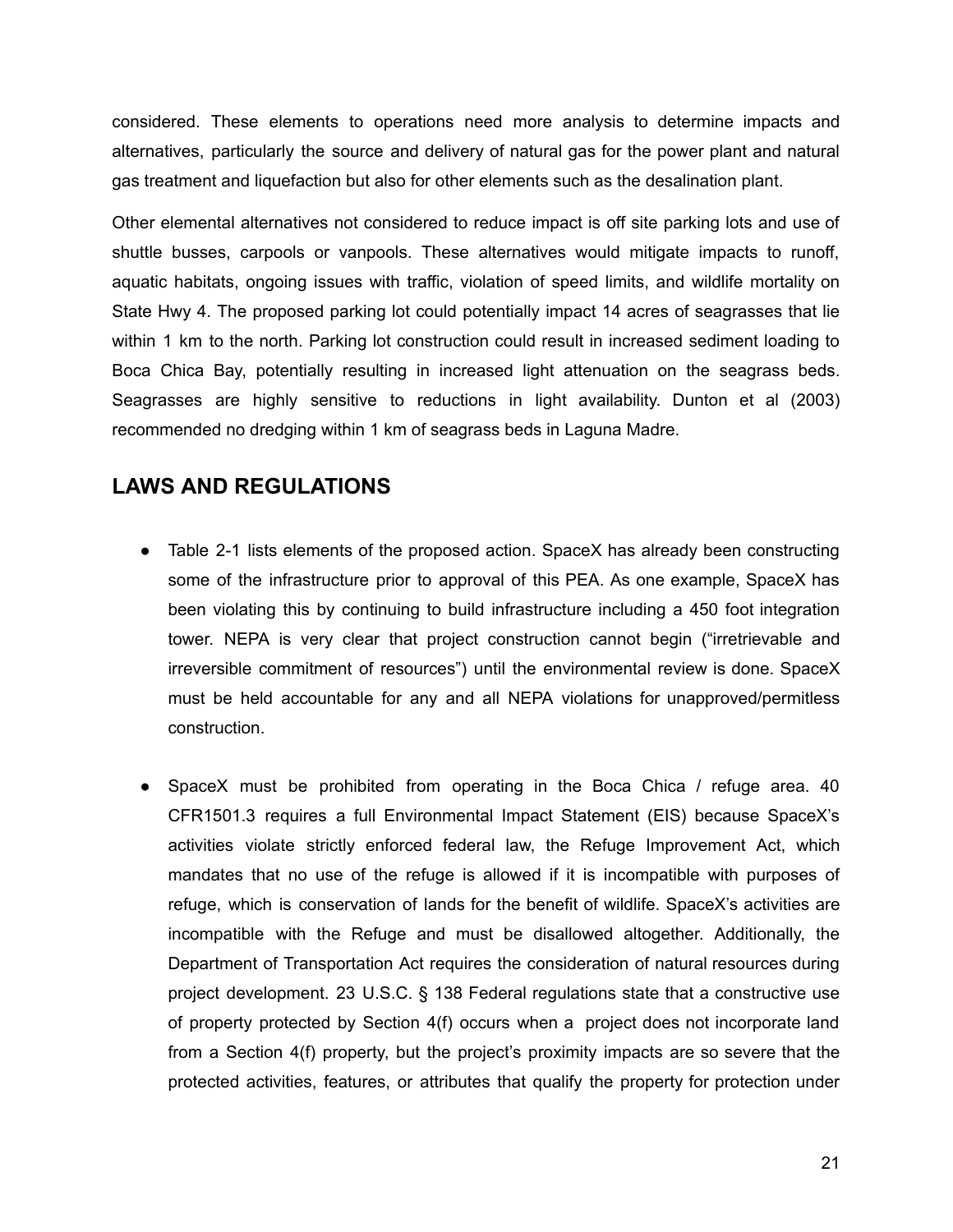Section 4(f) are substantially impaired. Substantial impairment occurs only when the protected activities, features, or attributes of the property are substantially diminished. 23 C.F.R. § 774.15 identifies potential causes of constructive use include shifts in user population because of direct use of bordering properties, and/or non-physical intrusions such as noise, air pollution, or other effects that would substantially impair the resource's use." Constructive use is occuring around the SpaceX site with regards to accessibility to Boca Chica Beach, South Bay Coastal Preserve, Lower Rio Grande NWR, and Palmito Ranch Battle Field, and declining nesting of certain bird species in NWR areas near SpaceX as documented by the Coastal Bend Bays and Estuary Program. Section 4 (f) requires all possible planning to minimize harm resulting from the *use*; this has not been practiced, documented, or evidenced on the behalf of SpaceX or in the PEA. Furthermore, an accurate determination of impact is not achievable due to lacking information on elements of SpaceX's operations, and has thus failed to avoid, minimize, and mitigate impacts. A true and accurate finding of effects of SpaceX's proposals under Section 4(f) and Section 106 is not possible. In all of the foregoing, FAA is overstepping its statutory authority in making a compatibility determination. That is a call that only USFWS can make, not the FAA.

- The [Endangered](https://www.faa.gov/space/environmental/nepa_docs/spacex_texas_eis/media/Final_BO_FAA_SpaceX_sm.pdf) Species Act: the scope of activities vastly exceeds that to which the original [biological](https://www.faa.gov/space/environmental/nepa_docs/spacex_texas_eis/media/Final_BO_FAA_SpaceX_sm.pdf) opinion responds, since that opinion was issued for regular launches of a smaller, proven rocket only, not one in its testing and development phases, when explosions and failures are expected.
- Texas Open Beaches Laws are being violated. *Texas Constitution. Art. 1 sec. 33; 61 Tex. Nat. Res. Code Sec. 61.011: The public has an unrestricted right to use and a right of ingress to and egress from a public beach*. Closure of Boca Chica beach and State Highway 4 for SpaceX activities, deprives the public of the use of the beach, and therefore is in violation of the constitutional rights of the people of the State of Texas. Closures are also violations of Section 4(f) of Department of Transportation Act of 1966. Letters to the FAA from the Department of the Interior, dated January 10, 2014 and October 7, 2020 identifies the ongoing issues and lack of avoidance with regards to constructive use relating to closures.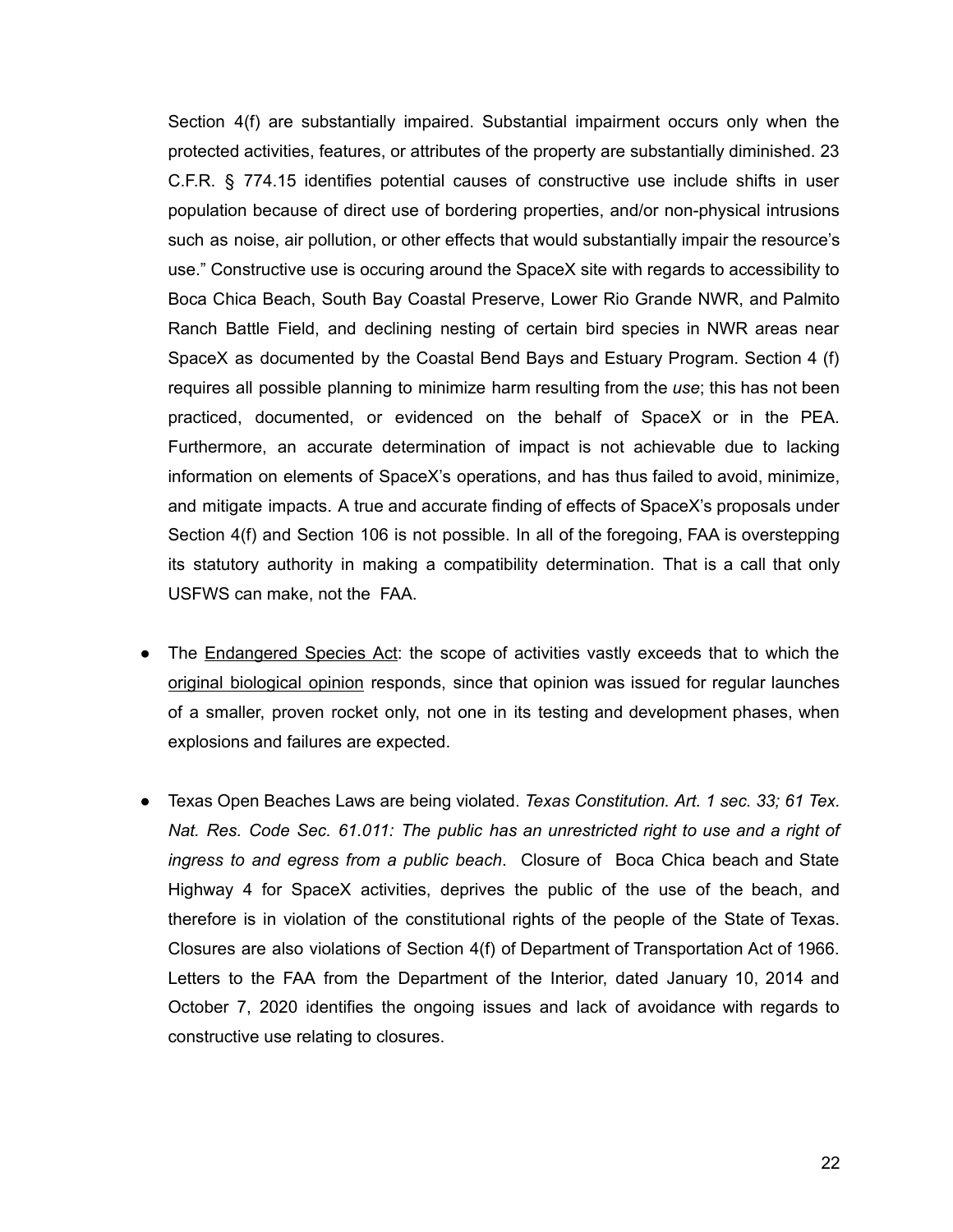- Part of the existing facility lies within Coastal Barrier Resources System Unit T12. Therefore, if this existing project includes any Federal funding, it would violate the Coastal Barrier Resources Act (CBRA). Similarly, if any Federal funding is involved in the current proposed expansion, it too would violate the Coastal Barrier Resources Act. Finally, FAA's statement that SpaceX intends to use the site to meet what it claims are official US space program goals, suggests that SpaceX intends to use the site to accomplish US government funded missions, which would appear to violate the CBRA. Violations may include federal funding of \$14.4 million. 5
- Even more egregious, the PEA explicitly states that it is SpaceX's intent to participate in FEMA's National Flood Insurance Program (NFIP) (3.9.4.4 Floodplains; p. 98; 1st complete paragraph; 2nd sentence). Note that, *in particular*, the CBRS is intended to restrict the ability to obtain National Flood Insurance in CBRS units. The PEA must be revised to reflect this, and FAA must acknowledge that it is unacceptable for SpaceX to pursue Federal flood insurance for portions of the project that are on, or would be on, CBRS units. Regarding the following assertions, as stated in *3.9.4.4 p98: "The design engineer will certify that the design elevation will withstand the depth and velocity of 100-year flood events (hydrostatic and hydrodynamic loads), any potential increase in wind load, or any other relevant load factors. Compliance with the NFIP as well as county regulations would ensure that the construction will have no significant impacts on floodplain storage and base flood elevations".* This is not possible. The close proximity to the Gulf of Mexico shoreline and the extremely low topography surrounding the site, virtually guarantee significant damage to the existing and proposed facilities during future tropical storms, due to storm surge and overwash.
- 2.1.3.4 (p. 17): States SpaceX "*would develop appropriate sampling protocols and water quality criteria in coordination with the Texas Commission on Environmental Quality (TCEQ)."* This is not the legal process as outlined in Texas Administrative Code Chapter 307. It is TCEQ, not SpaceX, that is responsible for sampling and water quality criteria. However, SpaceX would be required to monitor discharge in accordance to permit conditions as mandated by TCEQ. SpaceX determining their own protocols regarding sampling and water quality criteria is not in accordance with Texas Administrative Code.

5

https://spacenews.com/blue-origin-rocket-lab-spacex-ula-win-space-force-contracts-for-rocket-technology -projects/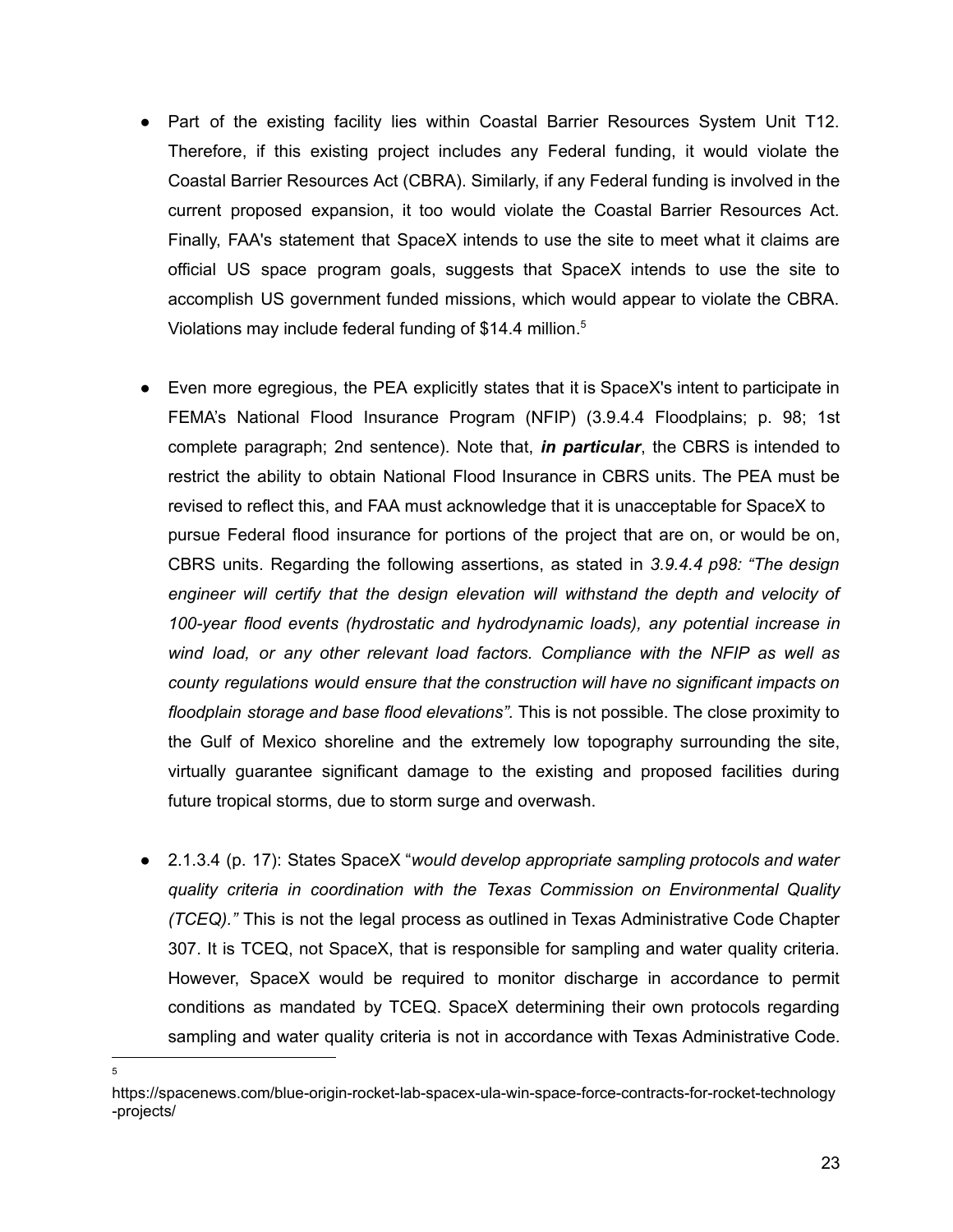In the absence of design plans of elements of their proposals, a full accounting and disclosure of what the stormwater pollutant load might be is lacking. An EIS is needed to account for all elements which include various types of industrial activities.

- The USACE public notice for SpaceX's current application for a Clean Water Act Section 404 permit suggests that SpaceX's application may not be compliant with CWA Section 404(b)(1) Guidelines. SpaceX has not demonstrated required avoidance and minimization of impacts to aquatic habitats. They have not demonstrated required consideration of alternatives. They have not demonstrated that their proposal is the Least Environmentally Damaging Practicable Alternative (LEDPA), as required by the Guidelines. Nor have they provided the public with any information regarding proposed mitigation for unavoidable impacts to aquatic habitats.
- Considerations regarding alternatives are inadequate and have not been analyzed to the fullest extent as required by 2 U.S.C. 4332(E), 40 C.F.R. 1501.5(2), 40 C.F.R. 1501.5(4), Section 102(2)(E) of NEPA.

# **OMISSIONS**

The following documents were referenced, but not provided in the PEA. WIthout access to these documents, the public can only speculate as to their existence and efficacy, and therefore makes them unenforceable.

- 1. Anomaly Response Plan
- 2. Security Plan
- 3. Fire Mitigation and Response Plan
- 4. Applicable Site Plans
- 5. Facility Design and Lighting Plan
- 6. SpaceX Roadway Closure and Traffic Control Plan
- 7. Flight Package Safety Data
- 8. Closure Notification Plan
- 9. Speed Monitoring Plan (at construction and operations site)
- 10. The Communication Process, or Plan, with the GLO, TPWD, and USFW for Debris Removal
- 11. Spill Prevention, Control, and Countermeasures (SPCC) Plan